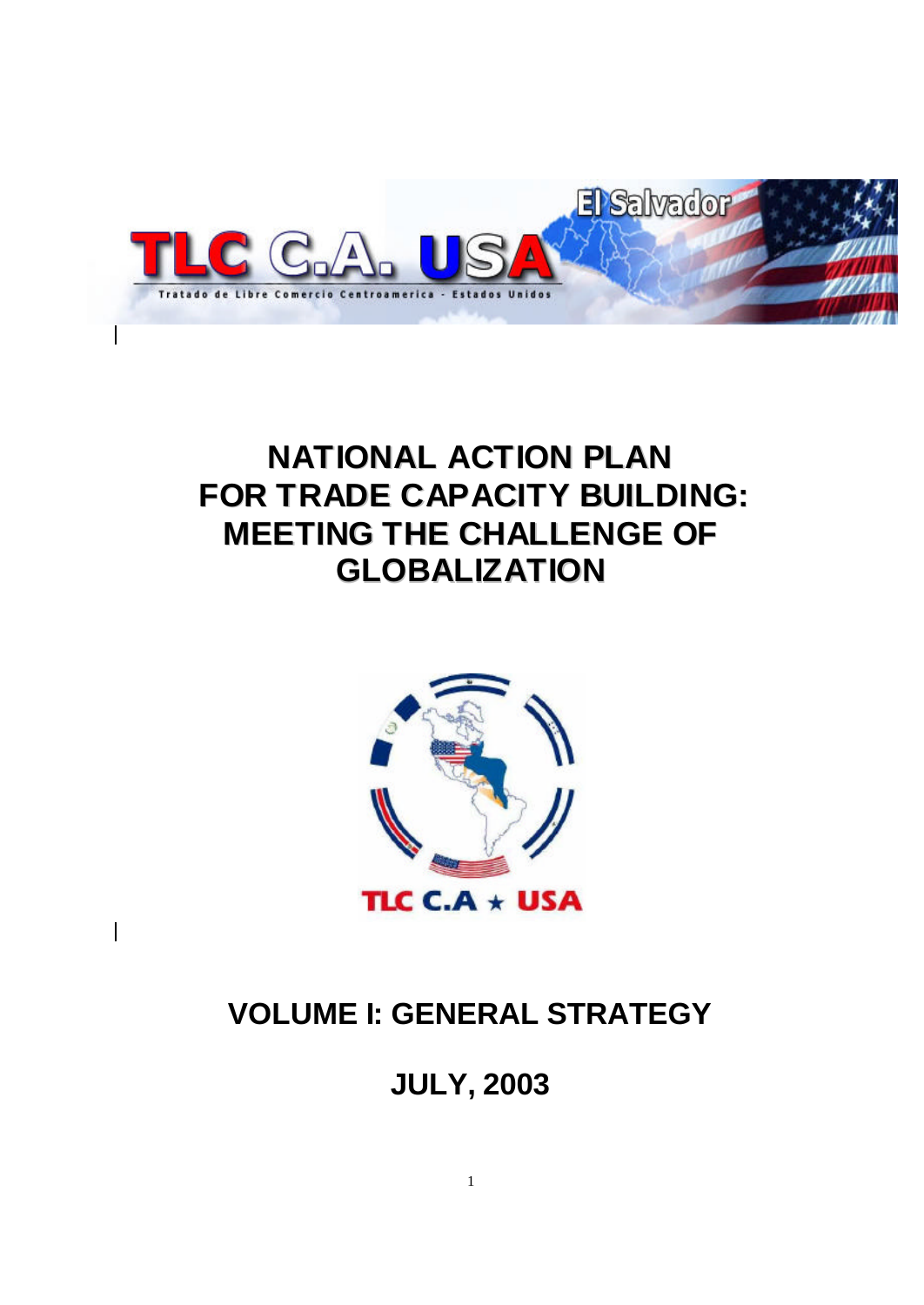# **NATIONAL ACTION PLAN FOR TRADE CAPACITY BUILDING Table of Contents**

# Foreword

# **Part A: Introduction and Description**

- I. General and Economic Overview
- II. Trade Policy Institutions and Policy Making

# **Part B: National Strategy for Trade Capacity Building**

- I. Trade Negotiation Preparation and Participation
- II. Trade Agreement Implementation
	- 1. Labor Issues
	- 2. Environmental Issues
	- 3. Sanitary and Phitosanitary System
	- 4. Rules of Origin and Custom Procedures
	- 5. Technical Barriers to Trade
	- 6. Subsides, Antidumping, safeguards and dispute settlement
	- 7. Intellectual Property Issues and Competition Policy
	- 8. Government Procurement
	- 9. Statistical Information
- III. Transition to Free Trade
	- 1. Strategy for Competitiveness Enhancement
	- 2. National Strategy for Rural Development and Agricultural **Diversification**
	- 3. National Strategy to Support the Development of the SME's
	- 4. Cooperation Needs in the Transition to Free Trade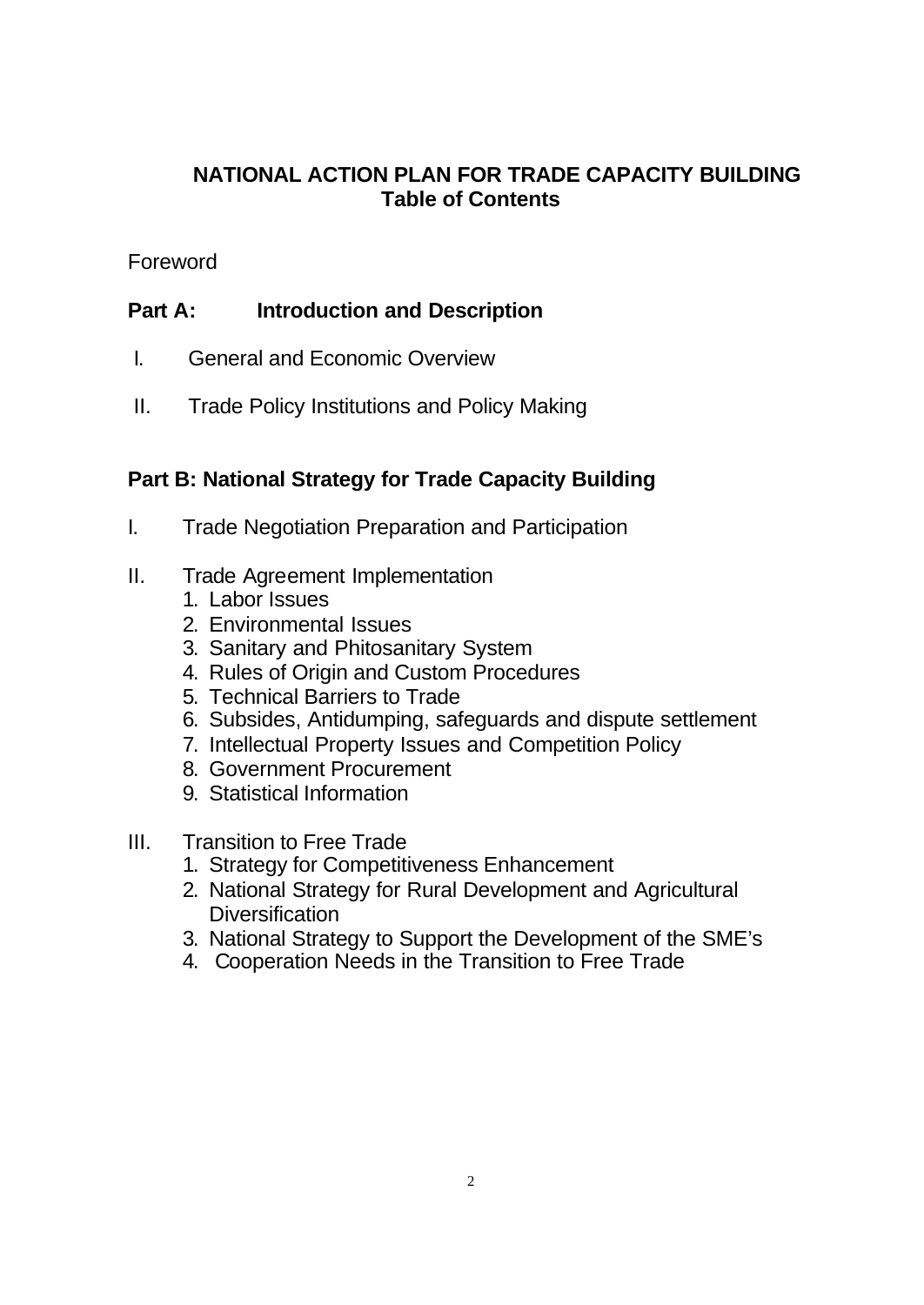## **FOREWORD**

The National Action Plan for Trade Capacity Building for El Salvador has been prepared to define, prioritize, and articulate the country's trade-related capacity building needs. The Action Plan will serve as a management tool for mobilizing and managing trade capacity building assistance – both from public and private sources – to support: a) preparation for and participation in the United States-Central America Free Trade Agreement (US-CAFTA) negotiations; b) implementation of the agreement; and c) the transition and changes necessary to reap fully the benefits of the US-CAFTA. It has been conceived as an integral component of the country's trade development strategy.

The El Salvador Action Plan was prepared under the direction of the Trade Policy Department with the Ministry of Economy of El Salvador. Technical support was provided by the OAS-IDB-ECLAC Tripartite Committee.

For the preparation of the Action Plan a broad consultation was organized by the Government of El Salvador (GOES) with public entities with responsibilities in the area of trade, as well as with representatives of the private sector and other segments of civil society, including academic and research institutions. Each participant provided written inputs describing the organizational and policy making structure of the entity and identifying its needs for trade capacity building.

The main objective was to include in the Action Plan the relevant information necessary to present to potential donors –both public and private- well defined and articulated needs with an appropriate justification. The Action Plan will evolve over time, being revised and updated as appropriate, particularly in light of implementing obligations and structural changes.

An attempt was made to place the identified needs in the context of the broader development strategy, in general, and of the trade policy objectives, in particular. El Salvador is implementing a coherent and focused development strategy that will provide an effective framework in which to integrate the different cooperation projects and help avoid a piecemeal approach that could hamper cooperation efforts.

In identifying its priorities, El Salvador paid particular attention to the importance it attributes to strengthening the Central American integration process. Thus, many of the projects identified as top priorities were those that have a potential to be implemented as part of a sub-regional effort. This will certainly help rationalize donor's activities and ensure a better use of scarce resources. It will have the added advantage of strengthening the recently revitalized regional integration process.

The Action Plan consists of two volumes. The Volume I describes the TCB general strategy an includes two parts: Part A, which provides a brief discussion of the national context providing the current organizational and policy-making structure; and Part B, which includes El Salvador's trade capacity-building assessment, identifying a prioritized list of capacity needs in each.

The Volume II contains the project profiles since now identified in each of the areas described in the Volume I.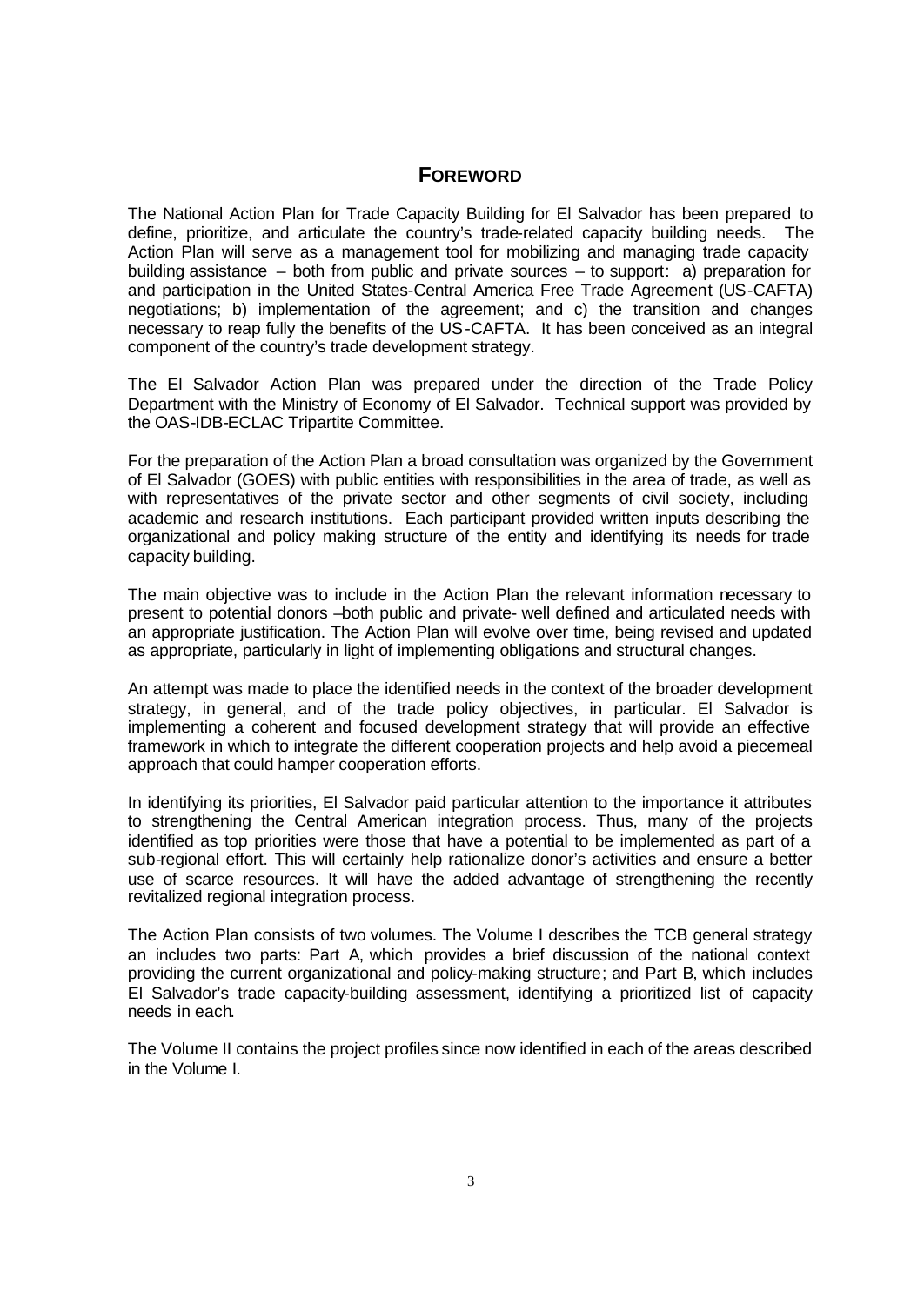# **PARTA: INTRODUCTION AND DESCRIPTION**

#### **I. GENERAL AND ECONOMIC VIEW**

El Salvador is a republic and its form of government is a representative democracy. In March 1999, Francisco Flores was elected President of the Republic for the next five years. El Salvador is geographically the smallest and also the most densely populated of the five Central American Countries. It is bounded on the South by the Pacific Ocean, on the northwest by Guatemala and the northeast by Honduras, it is the only country without a border on the Caribbean Sea. El Salvador had a nominal gross domestic product ("GDP") of approximately US\$13.7 billion in 2001, an increase of 23.4% from the 1997 GDP of approximately US\$11.1 billon. In the first six months of 2002, real GDP grew an annualized of 1.7%, compared to 1.6% during the first six months of 2001. It's economy is oriented to light industry (manufacturing in 2001 comprised 23 percent of GDP) and services (61 percent of GDP). Agriculture, which in 2001 made up nearly 10 percent of GDP remains an important export sector and source of employment, but has decreased in overall economic significance; in 1981 the agricultural sector represented over a third of GDP.



Beginning in late 1989, the government began to implement a number of measures designed to strength the private sector and to minimize the government's role in the economy. The principal steps taken by the government to stimulate the economy include the following:

- Adopting the Monetary Integration Act, which went into effect on January1, 2001 and fixes the colon to US dollar at 8.75 to US\$1.00, allows free circulation on the US dollar in the Salvadoran economy and makes the US dollar the unit account for El Salvador's financial sector?
- Reducing the role of government in many sectors of the economy trough a series of privatizations designed to encourage private investment and foster competition, among others the country's electricity distribution companies and telecommunication providers. The government also granted private concessions for certain services and facilities at the international airport, considered one of the best of Latin America.
- Promoting trade and foreign investment through the elimination of some tariffs and the application of three tariff rates to approximately 90% of imports<sup>1</sup>, the adoption of laws

<sup>•</sup> 1 El Salvador has the lowest tariff of the Central American countries, with an average of around 4 percent, and import tariff revenue accounts for only about 9 percent of its current tax revenue. In keeping with its WTO commitments, El Salvador gradually, yet dramatically, reduced import duties for final and intermediate goods from up to 300 percent *advalorem* in 1990, to a range of 5 to 15 percent by 1999. In 1995, import tariffs on capital goods and raw materials were reduced to zero.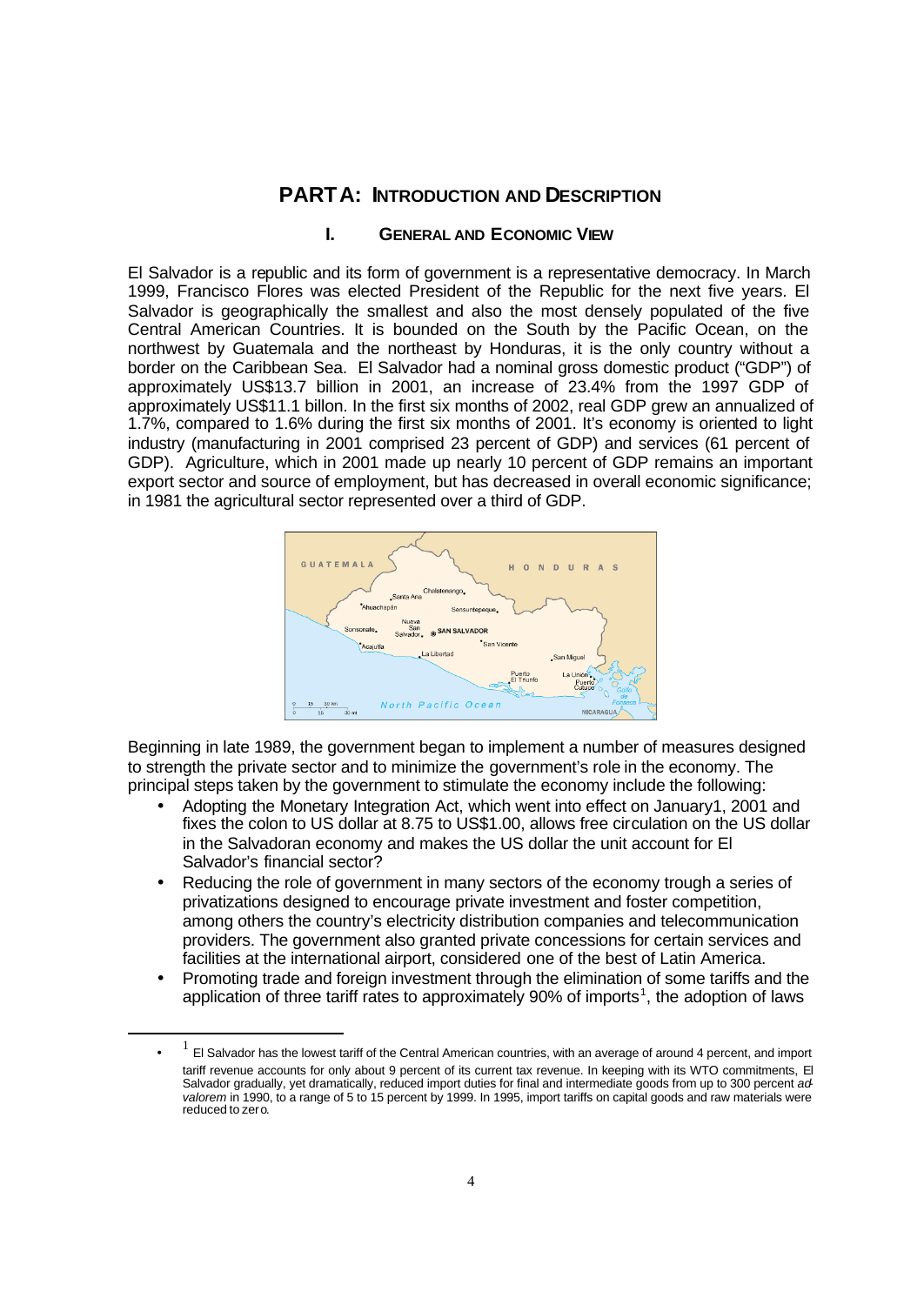allowing unlimited remittances of earnings by foreign companies, the provision for duty drawbacks on certain exports and the establishment of free trade zones covering more than 500,000 square meters. These measures are intended to stimulate manufacturing, principally by maquila plants, which are exempt from import and export duties and enjoy certain income exemptions. In addition to implementing the initiatives of the Central American Common Market, El Salvador has reached free trade agreements with strategic commercial partners and has qualified for enhanced, preferential access to US market under Caribbean Basin Initiative.

- Implementing a comprehensive tax reform that includes the simplification of the tax system and the reduction and elimination of some taxes and tax credits. The reforms commenced with the introduction of a value added tax in 1992 to provide a consistent revenue source.
- Decentralizing the government and modernizing, downsizing and closing public sector institutions.
- Reforming the pay-as-go pension system in 1996 by creating a private system modeled on the then-existing Chilean system.
- Privatizing the banking system in 1991, establishing and independent Central Bank and establishing a regulatory framework intended to promote competition among financial institutions.

Benefiting from these measures, El Salvador's real GDP increased at an average annual rate of 4.4% from 1992 to 2001 and 3.1% from 1997 to 2001. El Salvador's rate of inflation decreased from 12.1% in 1993 to 7.4% in 1996 and to 2.4% in 2002 (one of the lowest rates in Latin America). Primarily as a result of the Monetary Integration Act, the average interest rate on short- and-long terms loans fell to 12.2% and 13.7% respectively, for December 2000 to 6.3% and 7.3%, respectively for July 2003.

A relatively open economy, about a third of El Salvador's economy is devoted to trade. Exports of goods and services experienced rapid growth during the 1990s, at an average annual rate of about 14 percent between 1991 and 2001, falling in 2002 with plummeting coffee prices. Main export products include coffee, pharmaceutical products, sugar, shrimp, textile and apparel, and cardboard boxes. Main export markets are the United States and the Central American countries.

In recent years, maquila has been the most dynamic activity within the economy, with maquila production increasing more than 65% in real terms from 1997 to 2002. As July 2003 there were approximately 250 maquila plants in the country, and maquila exports represented more than 50% of total exports of goods.

In addition to the economic, monetary and fiscal reforms, since 1992, when it concluded the Peace Accords that ended a destructive 12-year armed conflict, El Salvador has implemented far-reaching political and social reforms. Political reforms, including reducing the scope of the military and establishing a National Civilian Police; reforming the electoral and judicial systems; and setting up a Land Transfer Program for ex-combatants and supporters of the opposition, led to democratic elections and electoral transitions.

As recognition of all of these efforts, El Salvador has been classified as one of the freest economies in the world, ranking the 23rd position in the Heritage Foundation Index in 2003 (the second position in Latin American after Chile), as well as one of the only three American countries with Investment Grade (along with Chile and Mexico).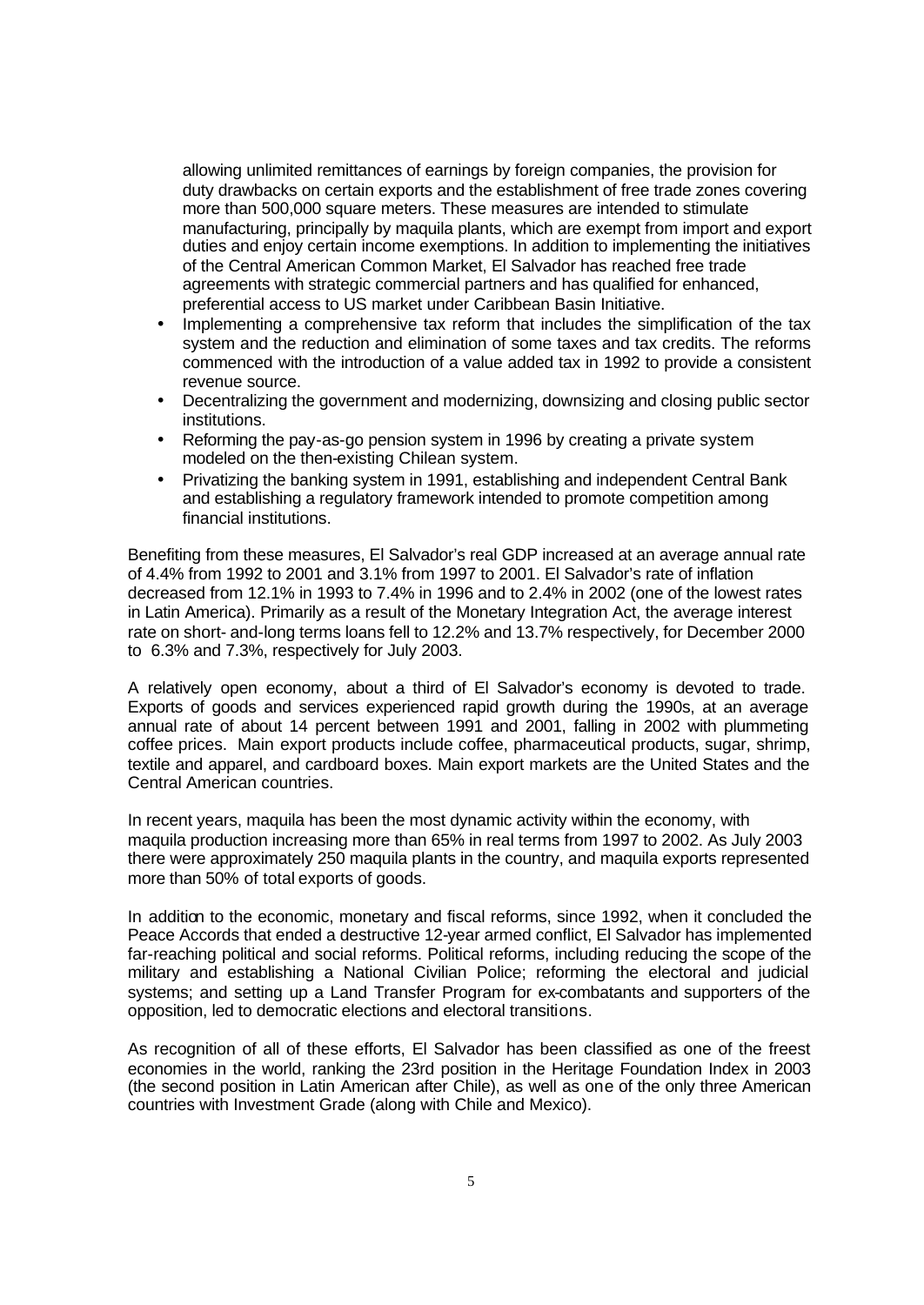In the last two years, El Salvador has signed free trade agreements with Mexico, Chile, the Dominican Republic and Panama, and is in the process of negotiating a similar agreement with Canada. Additionally, the CAFTA negotiation are well under way and will further the liberalization strategy already in place. El Salvador is convinced that the promotion of free markets and trade is the most powerful tool that can be use to advance economic prosperity and social development in the country in the medium and long term. There is a clear link between trade opportunity and economic development.

El Salvador is poised and ready for the challenge of working toward increased economic growth and the expansion of free trade. The opportunities and complementarities of the Salvadoran and US economy will be enhanced by CAFTA, providing the competitive edge needed to face the challenges of globalization, especially in the apparel sector where the elimination of quotas in 2005 will result in increased competition from exports like China.

A free trade agreement between Central America and the United States will not only consolidate an already strong relationship with our main trading partner but also will benefit American businesses, workers and consumers- while sending the world a powerful and distinct message that the United States and Central America are committed to free trade and economic integration and that together both can develop competitive solutions to benefit our people.

#### **II. TRADE POLICY INSTITUTIONS AND POLICY MAKING**

The **Ministry of Economy** (MINEC) is in charge of formulating and implementing policies, strategies, and initiatives for the local, regional and international market to boost the productive and commercial development of the country. The MINEC is responsible for traderelated policy, conducting trade negotiations, and carrying out negotiations on investment and export promotion.

The MINEC's responsibilities are divided into two units, each headed by a Vice Minister: 1) the Vice-Minister of Economy; and 2) the Vice-Minister of Trade and Industry, both headed and coordinated by the Ministry of Economy:

 The **Vice-Minister of Economy** is responsible for carrying out trade negotiations and following and implementing the process of Central American regional economic integration. In fulfilling his responsibilities, the Vice-Minister relies on two offices:

• The **Trade Policy Office** — *Dirección de Politica Comercial* (DPC-MINEC), coordinates and conducts bilateral, regional and multilateral trade negotiations with the purpose of improving market access for Salvadoran exports and increasing investment and technology flows. The Trade Policy Office is mandated to consult regularly with other governmental agencies and entities responsible for areas related to the trade policy agenda. These include, among others: the Ministry of Agriculture (*Ministerio de Agricultura y Ganadería*), the Ministry of Public Health and Social Assistance (*Ministerio de Salud Pública y Asistencia Social*), the Ministry of Labor (*Ministerio de Trabajo*), the Ministry of Finance (*Ministerio de Hacienda*), the Ministry of the Environment and Natural Resources (*Ministerio de Medio Ambiente y Recursos Naturales*), and the National Council for Science and Technology (*Consejo Nacional de Ciencia y Tecnología*).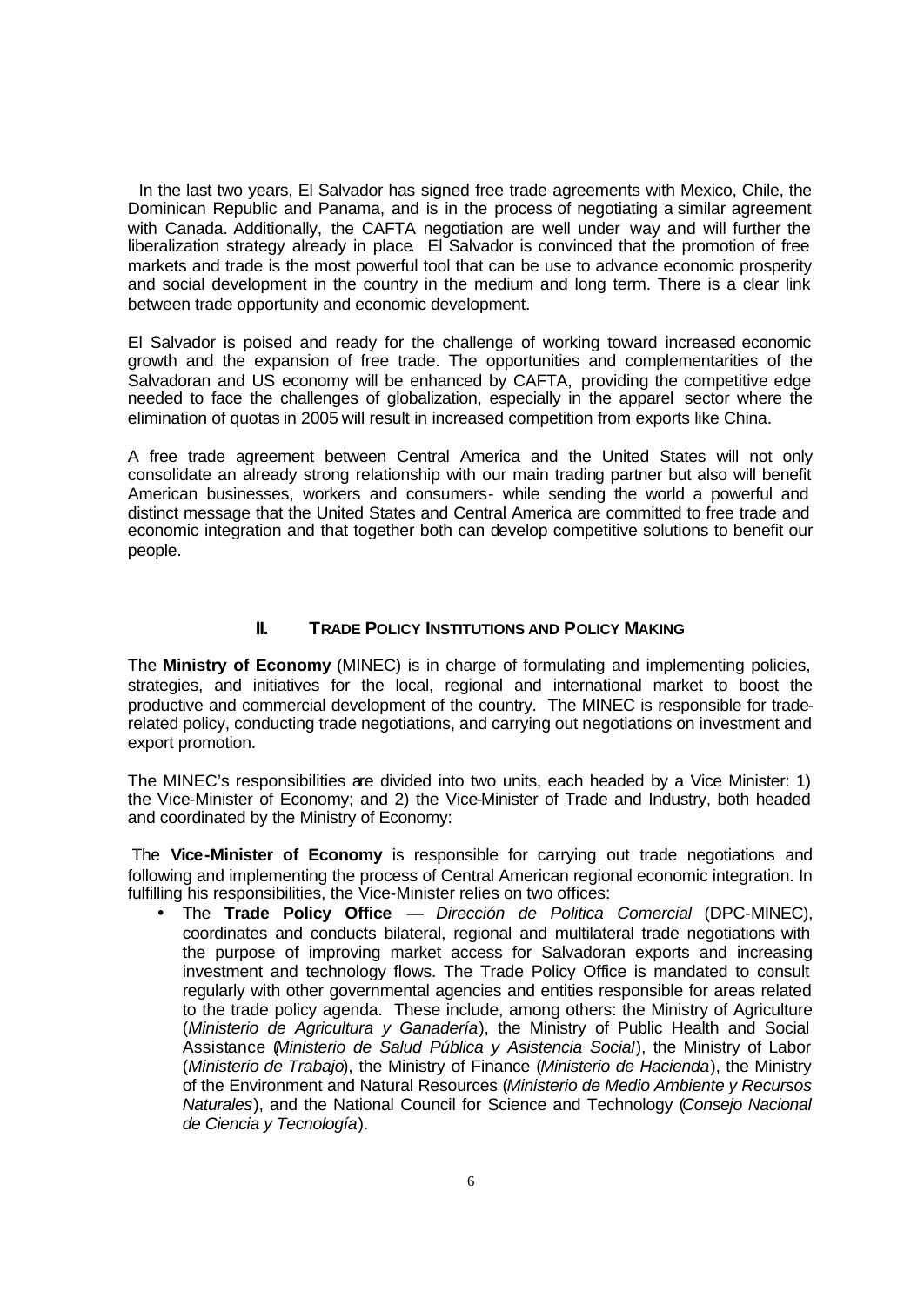• The **Trade Agreements Administration Office** —*Dirección de Administración de Tratados* (DATCO) is the entity responsible for the implementation of trade agreements. Its mandate includes ensuring the compliance of obligations under trade agreements on the part of GOES as well as its trading partners; following tariff liberalization and the application and preparation of the administration of safeguards, antidumping and countervailing duties procedures; verification of origin and participation in National Committees. DATCO works in close cooperation with the Trade Policy Office.

The **Vice-Minister of Trade and Industry** is responsible for coordinating the efforts directed towards the improvement of the business climate in the country; facilitation of the establishment and operation of national and foreign investments; development and strengthening of the investment and export promotion schemes, and other initiatives designed to foment the productive and commercial competitiveness of the country. In the execution of his responsibilities, the Vice-Minister relies on the following offices of the MINEC and agencies of other Ministries:

- The **Competitive Development Exports Office**: is aimed to contribute to the diversification and development of the country's exportable offer and its exporting business capacity. The office is charged with conceptualizing, designing and developing tools and basic mechanisms for supporting technical specialists and business exporters. i)**The Competitive Intelligence Unit:** this identifies potential markets for the country's exportable offer; ii) **The Center of Export Services or 'Trade Point:** which provides specialized trade-related information for the export sector.
- **The Trade and Investment Office**: aims to the support of the business sector, in order to increase production and boost efficiency and competitiveness in the national and international markets. The office is responsible for improving the business climate; facilitating the establishment and operation of investments; monitoring companies to identify obstacles to production and contribute to their solution; and developing the industrial roof for exports in the country. The office has two subdivisions:
	- i) **The National Investment Office (ONI):** serves as a one-stop window to assist companies and individuals to process all the necessary permits and requirements to establish national and foreign investments/ a business (whether a branch, agency, office, or joint venture);
	- ii) **Support to Business Development**: This serves to facilitate the operation of national and foreign investments. In its functions the office: aadministers the Free Trade Zones Law and the legislation on export reactivation; monitors enterprises periodically in order to identify operational obstacles and support their solutions; and assesses and supports the development of an industrial roof in free zones and industrial parks.

**The Office of the Fund for Export Promotion:** administrates the Fund for Export Promotion (*FOEX*), which co-finances up to 50% of specific activities under the *Plan de Exportación de Pequeñas y Medianas Empresas* (Matching Grant for small and medium enterprises). FOEX's operation during the current pilot phase is governed by the Manual of Operations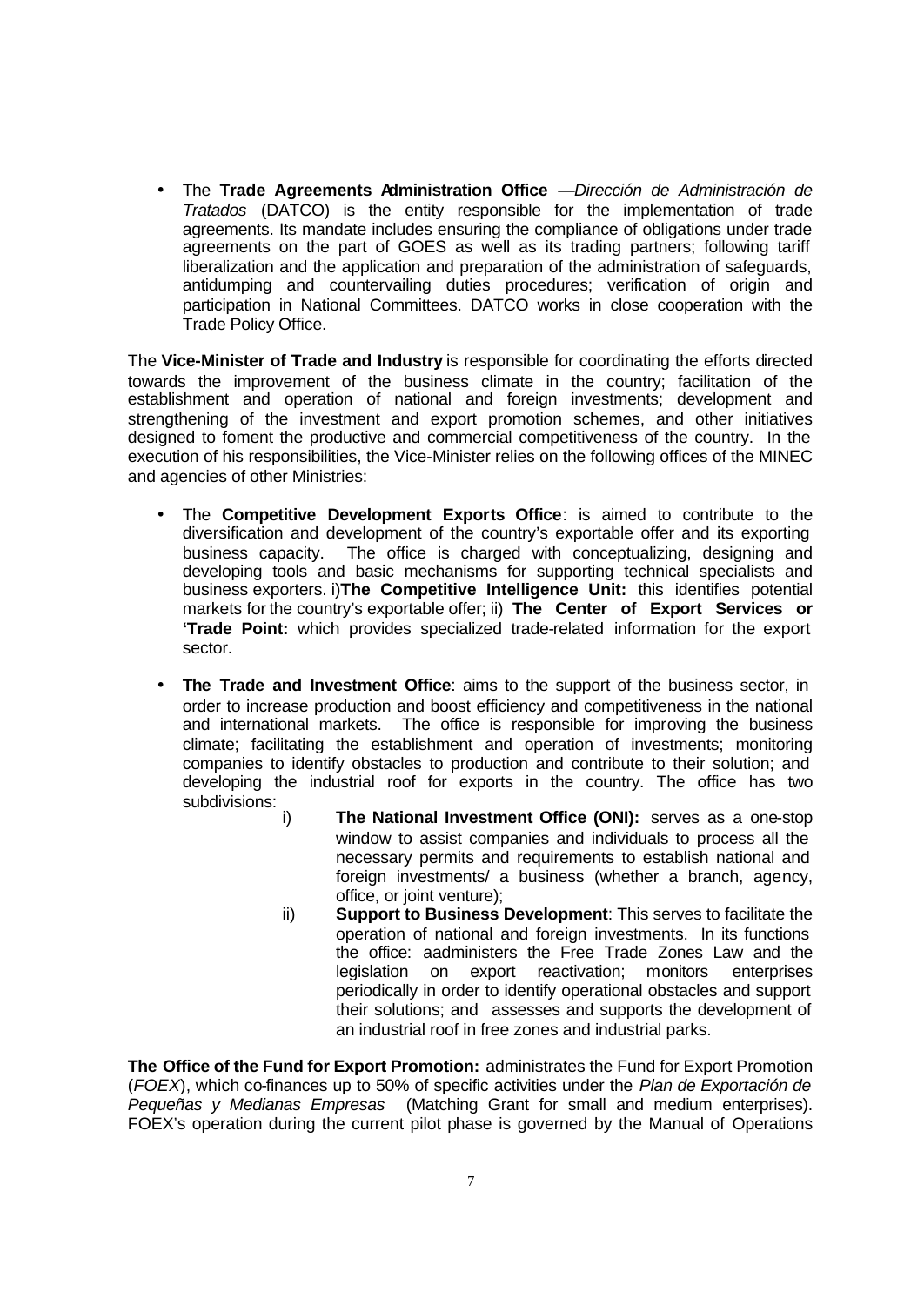authorized by the World Bank, which provides the resources, with charge to the Loan Agreement to Improve Competitiveness.

**National Commission for Investment Promotion (PROESA)**: is an inter-ministerial committee made up of the Minister of Foreign Affairs, the Minister of Economy and the private sector, and headed by the Vice President of El Salvador. PROESA is a publicly-funded organization with strong private participation that is exclusively devoted to actively promoting foreign investment

**The National Commission for the Micro and Small Enterprises (CONAMYPE):** Its mission is to support the competitive development of Salvadoran micro and small enterprises. To this end, the Commission promotes, facilitates, and coordinates policies, strategies, and programs and projects (both public and private, national and foreign) for the development of micro and small enterprises, an important sector of Salvadoran industry.

#### **Other Entities related with Trade and SME´s System**

- The National Center of Export Procedures (CENTREX)
- The Consumer Protection Office (DPC)
- CENTROMYPE (NGO)
- The INFO-NETWORKS (*RED INFOCENTROS*) (NGO),
- The General Customs Office
- The National Council of Science and Technology
- The Salvadoran Institute for Professional
- Multi-Sector Investment Bank
- The Ministry of Foreign Affairs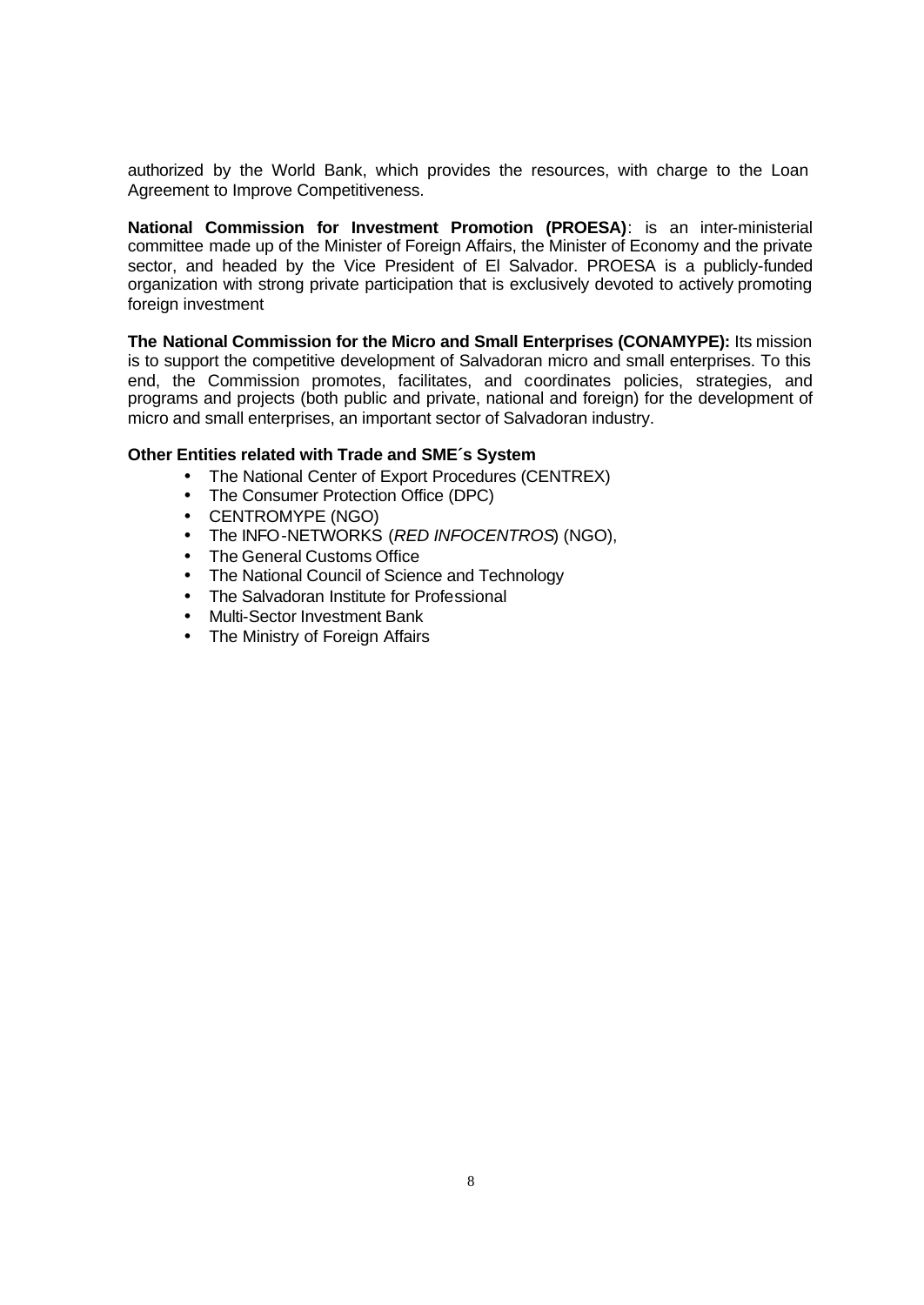# **PART B: CAPACITY BUILDING ISSUES BY AREA**

# **I. TRADE NEGOTIATION AND PARTICIPATION PROCESS**

The negotiation of the free trade agreement with El Salvador's main trading partner offers opportunities for economic growth by opening new markets to Salvadoran products, in accordance with the interests of the country. The region has recognized the need for an increasing participation of its citizens consistent with a commitment to transparency and to a development model based on political and economic freedom and democracy.

In this context, in the phase of "negotiation process", GOES has given high priority to ensuring that its negotiating team is provided with the appropriate information and tools to conduct a successful market access negotiation with its main trading partner and the participation of the civil society along the process.

In order to ensure the negotiation of the best agreement possible, it is necessary to implement a strategy to respond to the concerns of Salvadoran society regarding CAFTA so that there is the broadest possible support during 1) the negotiating process, 2) the ratification process and, 3) the participation in the activities that will assist in gaining benefits from the agreement.

To achieve such an objective it is essential to ensure that citizens have access to the necessary information and to appropriate channels to make their views known, GOES, through MINEC, has designed the "Process for Citizen Participation: Free Trade Agreement Central America-United States (hereinafter "Citizen Participation"). One of the goals of Citizen Participation is for the GOES to be kept abreast of the opinions and expectations of Salvadorans in relation to the objectives of US-CAFTA in an orderly, respectful and objective manner. The GOES considers that appropriate and timely international cooperation is key to the successful implementation of the Citizen Participation Strategy.

Such a strategy needs to fulfill the following objectives: 1) Channel the constructive inputs from society leading to negotiating positions that reflect a variety of visions and opinions with the purpose of achieving a balanced outcome and an agreement that responds to the diverse interests of the private sector, workers, consumers, etc.; 2) Provide the public with concrete, straightforward and timely information on free trade agreements in order to ensure an appropriate understanding of what is being negotiated and avoid the fears derived from the lack of information or misinformation; 3) Explain the concrete benefits of free trade in order to garner the broadest possible support from different sectors and society in general; 4) Build coalitions in favor of free trade, at both a national and regional level, in order to ensure the necessary support throughout the process; 5) Implement transparency and participation mechanisms throughout the process so that the population in general and those sectors that consider themselves most affected are aware that the government takes their concerns into consideration; 6) Ensure that the GOES and the different sectors talk with a unified voice that shows that this is a national project that seeks the welfare of the population in general.

The strategy for Citizen Participation includes a process of communication with the population. This is accomplished in several stages during the negotiating process through a series of modalities designed to maximize the participation of all Salvadorans in the negotiating process: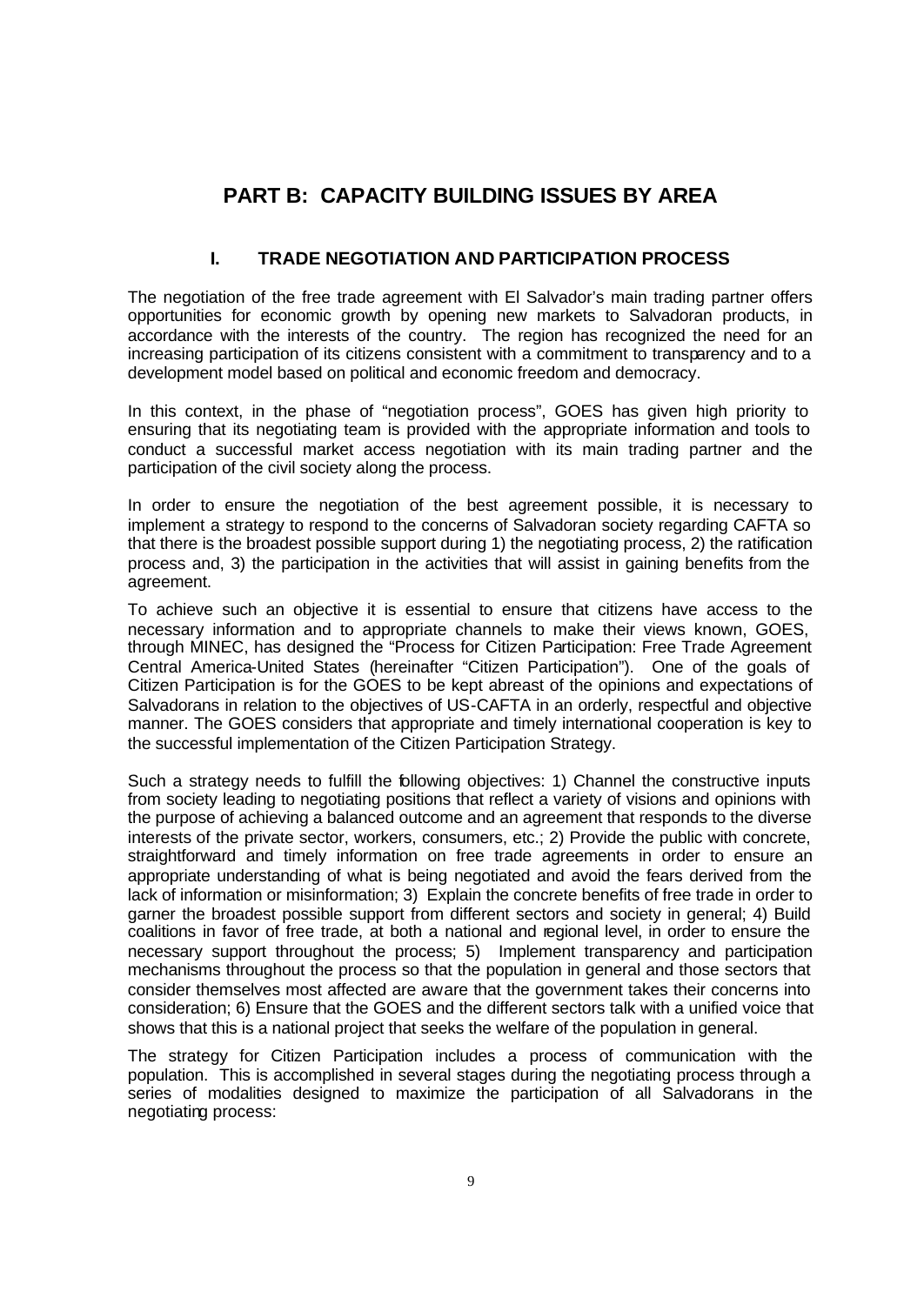**1. Exchange of Information:** Organization of seminars, workshops and meetings with citizen participation with the purpose of providing objective and timely information and receiving inputs from the public, including Meetings and Seminars and other events.

These events are organized using different formats in order to ensure the greatest degree of transparency, including: town hall meetings; meetings with interest groups on specific issues; seminars and conferences on issues of interest to the public, MINEC is making an effort to organize these events throughout the country to reach the broadest possible audience and allow for the active participation of the population in the negotiating process.

#### **2. Consultation Process**

 The consultation process seeks to achieve consensus at a national level or at the Central American level, as appropriate. This consultation process needs to be continued and broadened through, among others:

- **Consultation through ODASP:** The Office of Productive Sector Support for Trade Negotiations is the official link between the MINEC and the private sector. ODASP is comprised of representatives from the private sector organizations in El Salvador and is responsible for channeling to the MINEC the position of the sectors it represents in relation to the negotiations.
- **Consultations through MINEC**:Some other sectors present their positions directly to the MINEC and those are also taken into account when developing the country's position. In order to keep the citizens well informed of the negotiating process and encourage them to make their views known if they wish to do so, the MINEC makes every effort to ensure that the negotiations have the broadest coverage possible in the media. Likewise, the negotiating team in the MINEC is prepared to receive any sector that wishes to express their position or to advise them about the options that would best serve their interests.
- **Consultations with other Ministries:** The MINEC holds ongoing consultations with other governmental entities on different issues addressed in the negotiations. It is in permanent communication with, among others: the Ministry of Agriculture (*Ministerio de Agricultura y Ganadería)*; the Ministry of Public Health and Social Assistance *(Ministerio de Salud Pública y Asistencia Social)*; Ministry of Labor *(Ministerio de Trabajo y Previsión Social*; the General Customs Office *(Dirección General de la Renda de Aduanas)*; National Registry Center *(Centro Nacional de Registros)*, etc. On certain occasions, the MINEC participates in consultation together with other ministries involved in particular issues.

**3. Active participation during the negotiating rounds: CUARTO ADJUNTO (Next Room)**: During the negotiating rounds with the United States, private sector representatives participate through the "next room" modality, through which they are informed and consulted as follows:

• **National Consultations:** The Salvadoran chief negotiator meets at least once a day with the domestic private sector to inform about the progress in each negotiating table and to consult on modifications to positions previously agreed to in consultations at the national or Central American level.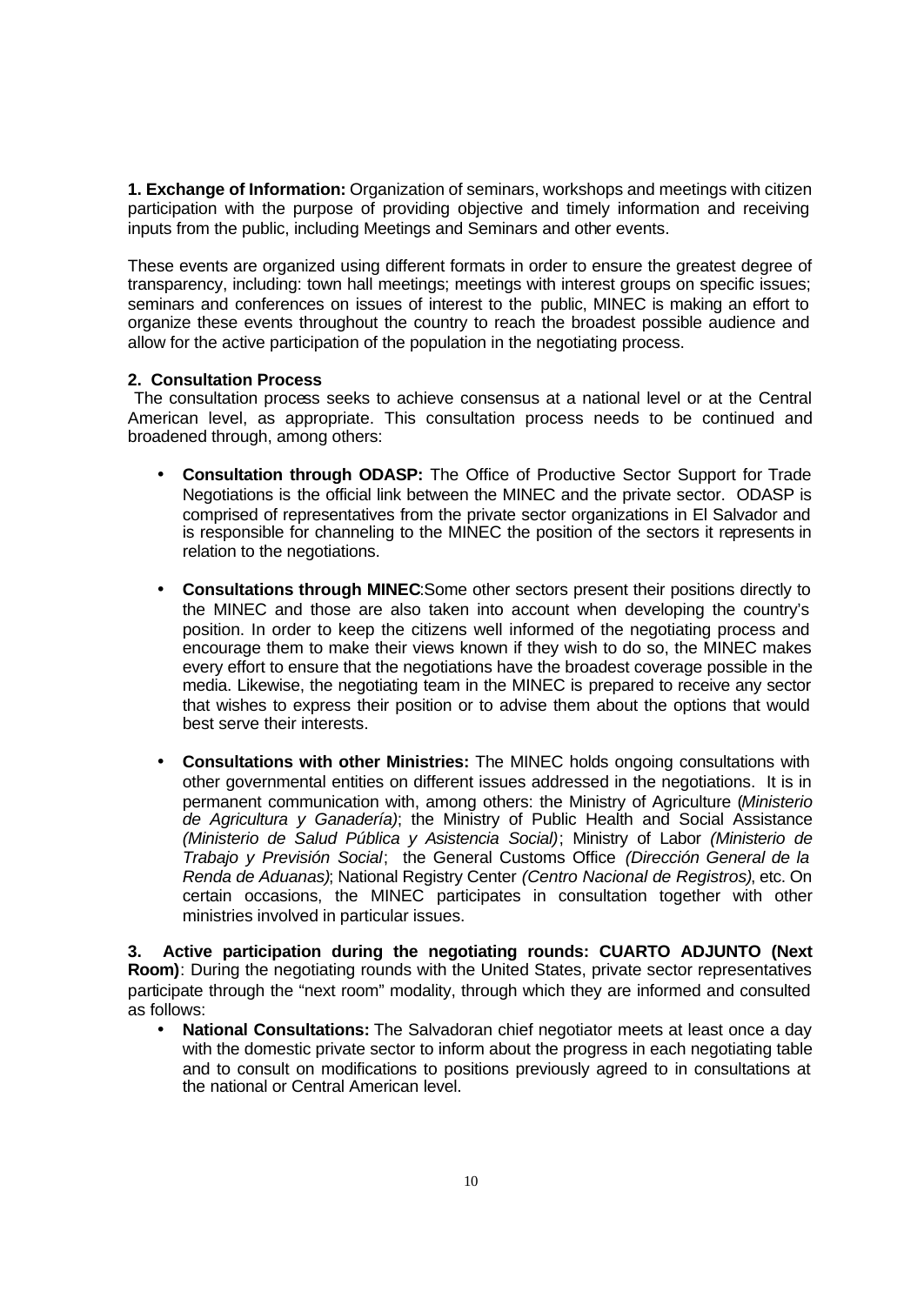- **Regional Consultations**: At least twice during each round of negotiations the regional private sectors have the opportunity of meeting and exchanging ideas with the chief negotiators of each country on the progress made on the different issues.
- **Representatives of civil society** have also been invited to participate through this modality in order to strengthen the consultation mechanisms.

#### **4. Channeling the views of the citizens**

Mechanisms have been developed to receive and take into consideration the views of the Salvadorans on the negotiations, including:

- **Public audiences:** The first Public Audience was organized to allow the public to present their views orally --individually or collectively—about the objectives of CAFTA to the negotiating team. Other Audiences are programmed within the negotiation process.
- **Written comments:** In addition to the oral submissions, two new instruments have been put into place so as to allow interested parties to make their views known and contribute to the negotiating process: **Web page** where interested parties can express their views on specific aspects of the negotiation such as: market access objectives, labor and environmental issues, among others (The address is audiencipublicatlc@minec.gob.sv and participacion-ciudadana-tlc@minec.gob.sv); likewise, an address has been established in the MINEC web-page where inputs on the negotiations can be posted regularly.

#### **5. Developing tools for the mass dissemination of information**

The GOES considers that it is essential to ensure that the largest number of Salvadorans possible be informed of the importance of the FTA negotiating process and of its potential benefits. It is considered that the following tools could help achieve this objective:

- **MINEC Web Page**
- **Audiovisual material**
- **The Media:** are addressing these issues so that the population is fully and continually informed.
- **INFOCENTROS:** The institutional infrastructure offered by the INFOCENTROS (network of public internet cabins) is being used to disseminate information on the negotiating process and on the benefits of the FTA to the broadest number of Salvadorans possible.
- **Educational material:** will be used in the dissemination campaigns

## **II. TRADE AGREEMENT IMPLEMENTATION**

Since 1989, the GOES initiated a modernization process to strength the private sector and to minimize the government's role in the economy. A state modernization program was included in this process but there are still some areas that need to be strengthened to meet the new challenges that arise from the globalization process.

In this context, in the phase of the FTA implementation, the priorities will be concentrated in the strengthening of the institutions taking active role in the administration of the agreement. Special cooperation will be need in the following areas: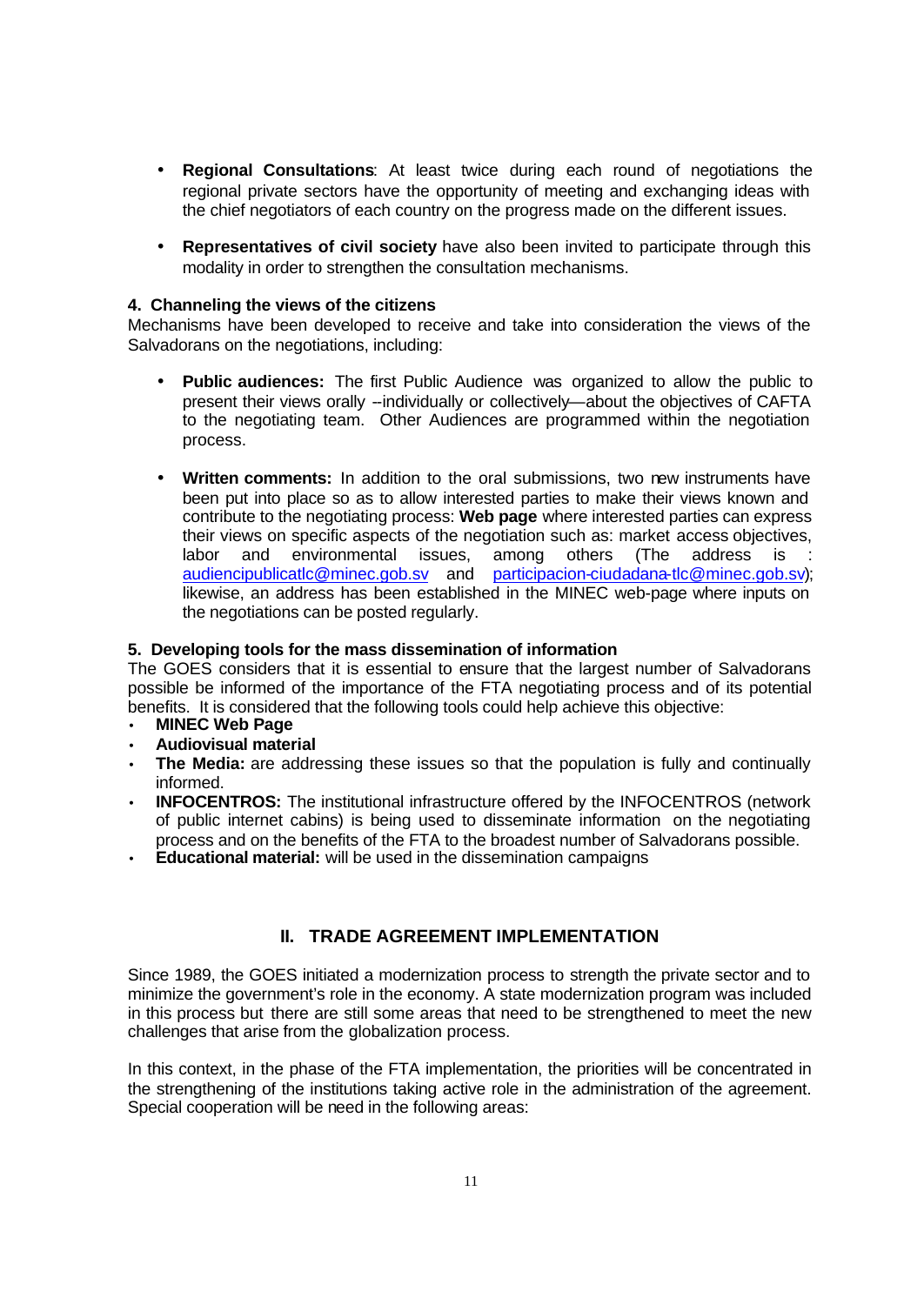#### **1. LABOR ISSUES**

The Ministry of Labor and Social Welfare (ML) is the highest labor authority in El Salvador and defines national labor policy. The Ministry of Labor oversees the implementation of the legal framework in force in El Salvador, including Constitutional provisions, International Conventions ratified by El Salvador, the Labor Code and sector-specific legislation, and eventually, labor cooperation agreements with trading partners. Furthermore, the Ministry of Labor and Social Welfare is the entity responsible for planning, carrying out, and monitoring labor policies including: labor inspection, safety and health at work, social security and welfare, labor migration, development and design of employment policies, technical training, and cooperatives.

El Salvador is an active participant in the international efforts to protect, respect and promotes labor rights in multilateral forum specialized in labor issues, such as the International Labor Organization (ILO). In the context of the Central American Common Market (CACM) El Salvador is a member of the Central American Alliance for Sustainable Development (ALIDES) created in 1994. Signatory countries of ALIDES and the United States issued an Action Plan under the initiative called CONCAUSA (Central American-United States of America Joint Accord) to provide for the strengthening and modernization of the Ministries of Labor of the region and the implementation of a broad agenda on key labor issues.

During the Flores Administration, there has been a concerted effort to modernize and strengthen the labor functions of the Government. These efforts have involved primarily the Ministry of Labor and Social Welfare and the Labor Court system.

Given the limitations on resources of El Salvador as a developing country, and the unforeseen demands place upon the country by destruction caused by Hurricane Mitch and the earthquakes in 2001, an important component of the capacity building program has involved resources from outside donors, including the United States, Spain and the resources of the International Labor Organization. Many of the existing support programs have been developed in the context of support on labor for the countries of the Central American region.

Indeed, an initiative funded through U.S. AID and the Inter-America Development Bank, known as PROALCA, was initiated in the mid-1990s to help the Ministries of Labor of the region exchange information on their programs and initiatives and also coordinate their efforts to prepare for expanded international trade in anticipation of the Free Trade Area of the Americas and consistent with the labor component commitments identified in prior Summits of the Americas.

This support has been essential to permit the Ministries of Labor to improve their planning, assess their needs, exchange information, and develops a more strategic and integrated approach to modernizing the labor ministries of the region.

At the same time, a program supported by Spain has helped to provide resources to the Ministries of the region, including El Salvador, to improve the administration of the ministries, through support for new equipment, redesigned websites, management improvements and other administrative resources.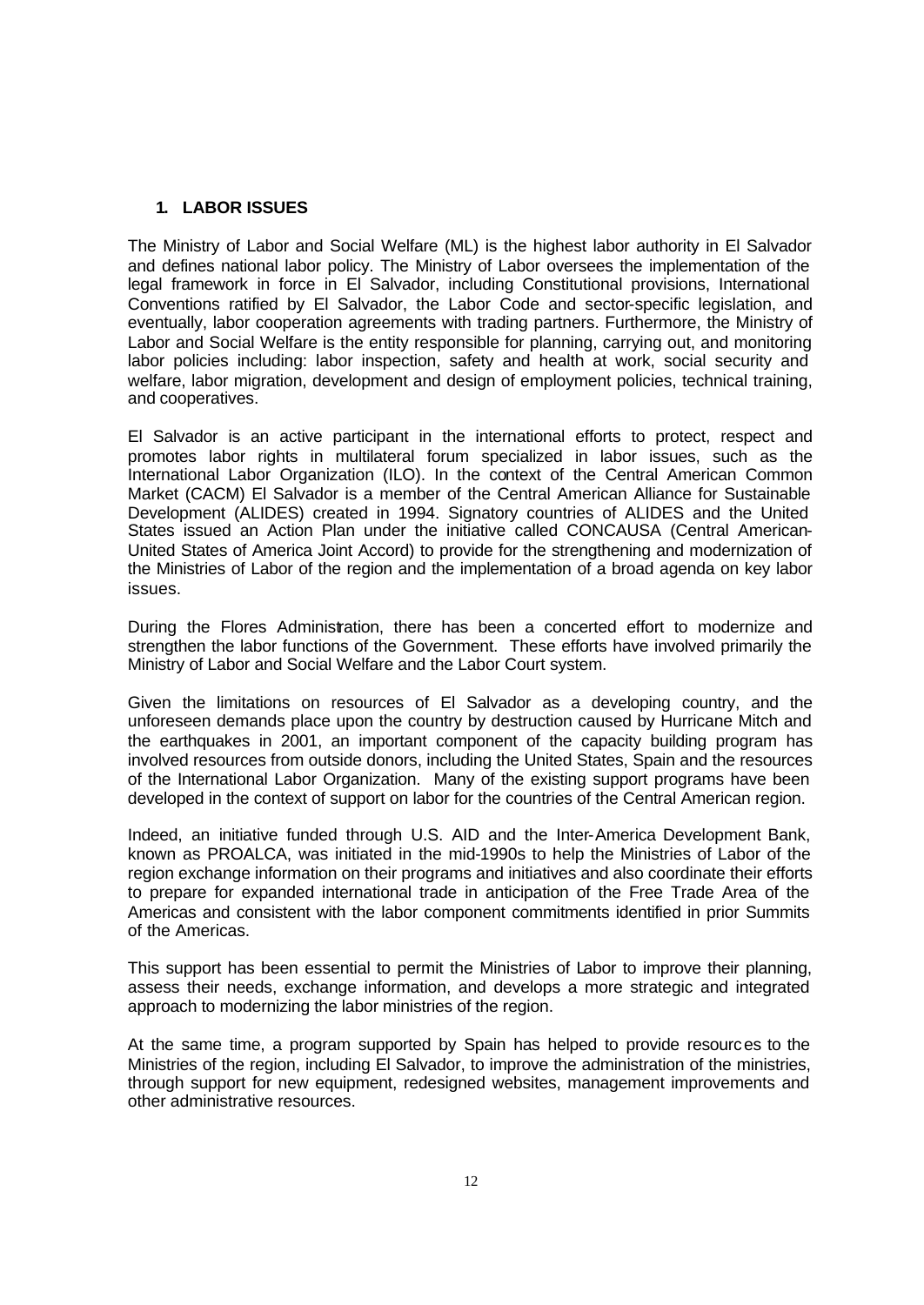Moreover, in recent years the U.S. Department of Labor has provided essential support to El Salvador and the region, both through direct funding and through programs administered by the ILO.

Given the initiative of CAFTA and the increased demands and expectations on the Ministry of Labor to have a fully modernized labor administration capability, to make accelerated progress on assuring that core labor standards are fully protected and for the labor courts to provide timely judicial access and decisions, there is not doubt that El Salvador needs an ambitious program of further technical assistance and capacity building. That is in no way to minimize the very significant progress that has been made in recent years to provide improved services to the workforce and employers of El Salvador.

The following proposals reflect the priorities of El Salvador in the labor sector and in many cases build on initiatives that have already been started:

**Labor Inspection:** The Government of El Salvador increased the Ministry of Labor's budget by almost 20%. Much of these funds have been used to increase the number of labor inspectors, which have been increased by 25%, and to improve their training and professionalism. El Salvador has a zero tolerance policy with regard to corruption, and inspectors have been fired in recent years to enforce this policy.

It is critical to build on the investments and improvements that have been made, and to provide additional capacity building support for these inspectors through enhanced training to be provided by U.S. inspectors or ILO experts.

**Industrial Relations and Fundamental Rights in the Workplace**: This has been an area of work throughout the region, and an important ILO program known as Realcentro has already been initiated with support from the U.S. Department of Labor. This program supports our efforts to expand industrial dialogue, encourage concepts of win-win industrial relations, and put in place other ways to manage and reduce industrial conflict. Thus far more work needs to be done in this area.

We propose the need for support to do the following:

- Expanded employer and worker education programs on trade union rights and collective bargaining, and effective training programs for workers and employers on collective bargaining procedures.
- Expanded training for Ministry officials in mediation and conciliation, and support for the establishment of a fully professional and trained unit in the Ministry to undertake this function, and the establishment of an effective alternative dispute resolution capability.

**Occupational safety and health,** is another area where El Salvador has made important recent progress. Again, with support from the U.S. Department of Labor and the Inter-American Development Bank, and a donation of a building in San Salvador by the Government, an innovative and important regional center on occupational safety and health has been established to provide training, education, and technical equipment and expertise for the labor ministries, as well as employer and worker organizations in Central America.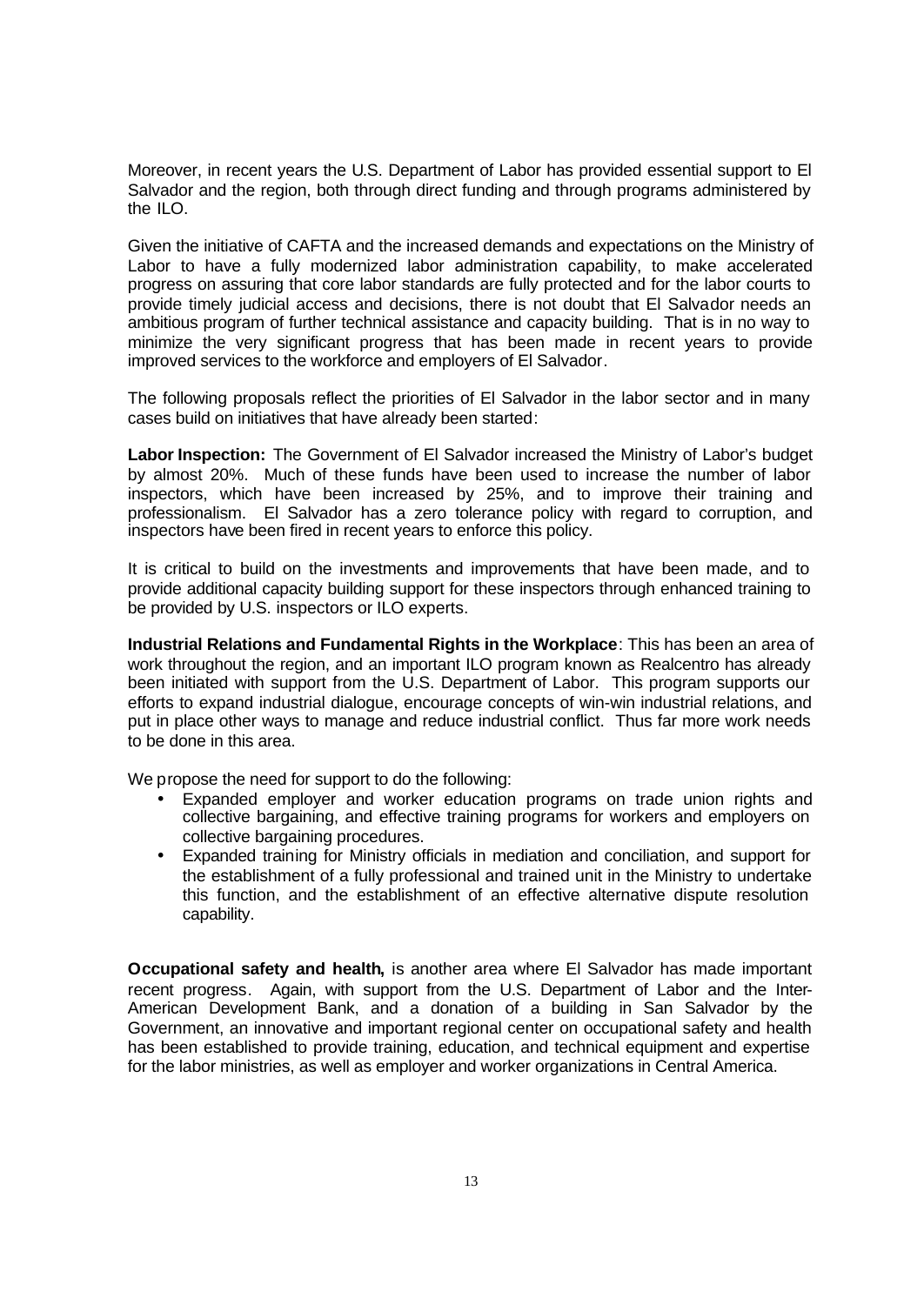Additional funding in this area would permit further accelerated improvements on modernizing the capacity of all of the actors in El Salvador and the region to further reduce accidents and dangerous exposures in our workplaces.

**Training and Labor Market Information Systems**: Of course, it is not possible to improve the conditions of work unless there are jobs for all those seeking them. We have made significant investments in improving our training systems but much more could be done with additional support. We also have a need for an integrated and technologically modern labor market information system that would allow computer access for employers to post job openings and workers to have access to the same data base. Such a system could also be integrated on a regional basis over time. Support for building such a network would be important.

Moreover, we are particularly proud of the effort of the Flores Administration to open up job opportunities for the disabled. Again, we had support for this effort from the U.S. Department of Labor, and additional resources would allow us to expand the opportunity for the disabled of our country to be full and productive participants in the world of work.

**Child Labor**: The Administration of President Flores is proud of the commitment that El Salvador has made to eliminate child labor on a "time-bound" under the ILO's International Program on the Elimination of Child Labor (IPEC). With the encouragement and commitment of support from the Government of the United States, El Salvador was the first country in the Western Hemisphere to commit to such an ambitious undertaking with the ILO, and one of only three nations globally (one in Africa and one in Asia). Thus far 6,000 children have been withdrawn from hazardous work, 2,500 hundred families have received support for alternative income generating initiatives, and plans are underway to withdraw almost 10,000 additional children from work and place them in schools, as well as to serve some 25,000 at risk children and their families. Still far more needs to be done, and El Salvador will need additional support from the U.S. Department of Labor to IPEC if El Salvador is to be able to succeed in this historic effort to effectively eliminate child labor in our nation.

**Operations of the Labor Ministry:** Although improvements have been made in recent years, and the Government of Spain has provided some support for modernization, the Ministry still faces challenges of resources, capacity and effective management. One of the ways the Ministry believes that management systems could be strengthened would be implementing systems that would permit certification of the labor inspectorate under the criteria of ISO 9000, and the Ministry would seek support for such an effort.

#### **2. ENVIRONMENTAL ISSUES**

El Salvador is an active participant in the international efforts to better protect the environment and promote the sustainable use of natural resources in regional and multilateral fora specialized in environmental issues. Under the framework of the ALIDES, El Salvador is pursuing several initiatives aimed at modernizing and strengthening environmental legislation and institutions. The goal of the signatories of ALIDES is to undertake all the necessary actions to ensure that economic, social and environmental policies contribute to sustainable development.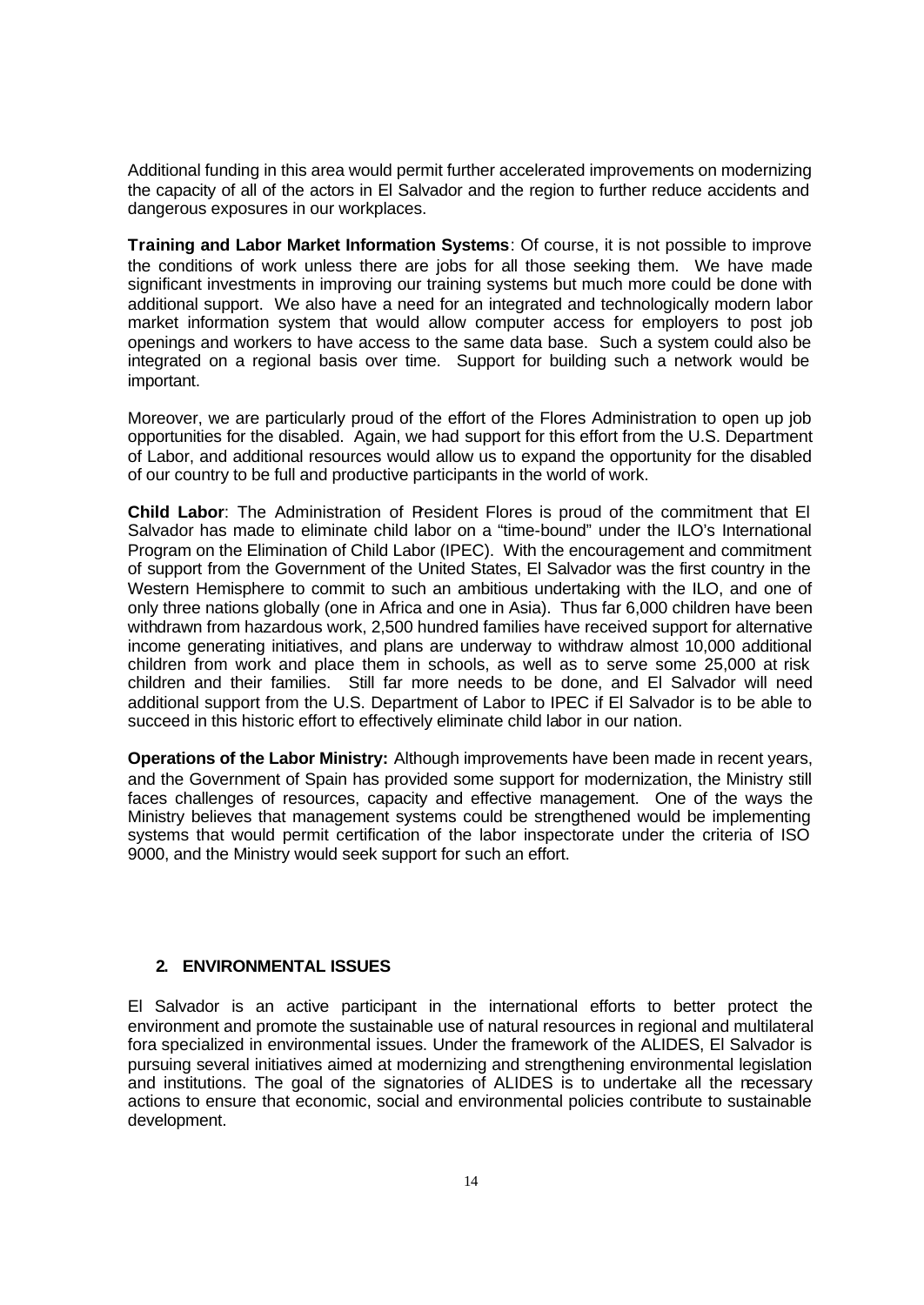ALIDES signatory countries and the United States within the framework of an Action Plan under the initiative called CONCAUSA (Joint Declaration Central America-USA). This Action Plan promotes consultation and coordination for the adoption and implementation of policies, national legislation and standards that provide for high levels of environmental protection, conservation of biodiversity, energy development, reducing existing levels of pollution, and public awareness campaigns to strengthen sustainable use of natural resources.

El Salvador's current economic development strategy under the "*Alianza por el Futuro*", integrates environmental policies as an important component. This framework recognizes that the protection of the environment is essential to the sustainability of the economy, as well as the quality of life and health for present and future generations. The main law in El Salvador is the Environmental Law ( *Ley de Medio Ambiente*), in force since March 2, 1998. Among the objectives of the Environmental Law are the following: to conserve and protect the flora and fauna, achieving cleaner air, enhancing access to safe water and sanitation services, and strengthening national capacities for integrated water resources management and for waste management.

The following areas were identified as issues where assistance is required:

**Cleaner Production in El Salvador**: i) a program for developing technical and legal standards for cleaner production in El Salvador, including: ii) a program for institutional strengthening in the effective application of technical and legal standards related to cleaner production in El Salvador; iii) a comprehensive training program on the application of technical and legal standards for cleaner production in El Salvador: iv) an incentive program for applying cleaner production in El Salvador

**Conservation and Protection of the Biodiversity in El Salvador**: i) Species in danger of extinction in the "Los Cóbanos" reef, and proposals for sustainable management; ii) Sustainable manage of the wetlands of Guija Lake, Olomega Lake, Cerrón Grande and El Jocotal with purpose of the Sweetwater birds and marine costal birds of El Salvador; iii) Sustainable manage of 7 nest colonies for the reproduction of the Sweetwater birds and marine costal birds of El Salvador; iv) Protection and conservation of the biodiversity of the Barra de Santiago Complex protected natural area; v) Strengthening the technical and institutional capacity within the framework of managing and working with the rescue and rehabilitation of wildlife (fauna Silvestre); vi) Data Base of the marine biological diversity of El Salvador; vii) Strengthen environmental education, directed towards citizen participation and the environment, water resources, protected natural areas, and solid waste management; viii) Strengthening and development of the technical-scientific capacity of the National Land Studies.

**Strengthening of Institutional Framework:** i) Enhancing knowledge and strengthening personnel capacity on environmental issues (through workshops, exchanges of technical experts and technical information and literature); ii) Strengthening the Ministry of Environment to implement environmental cooperation agreement; iii) Enhancing knowledge and strengthening personnel capacity on environmental issues (through workshops, exchanges of technical experts and technical information and literature).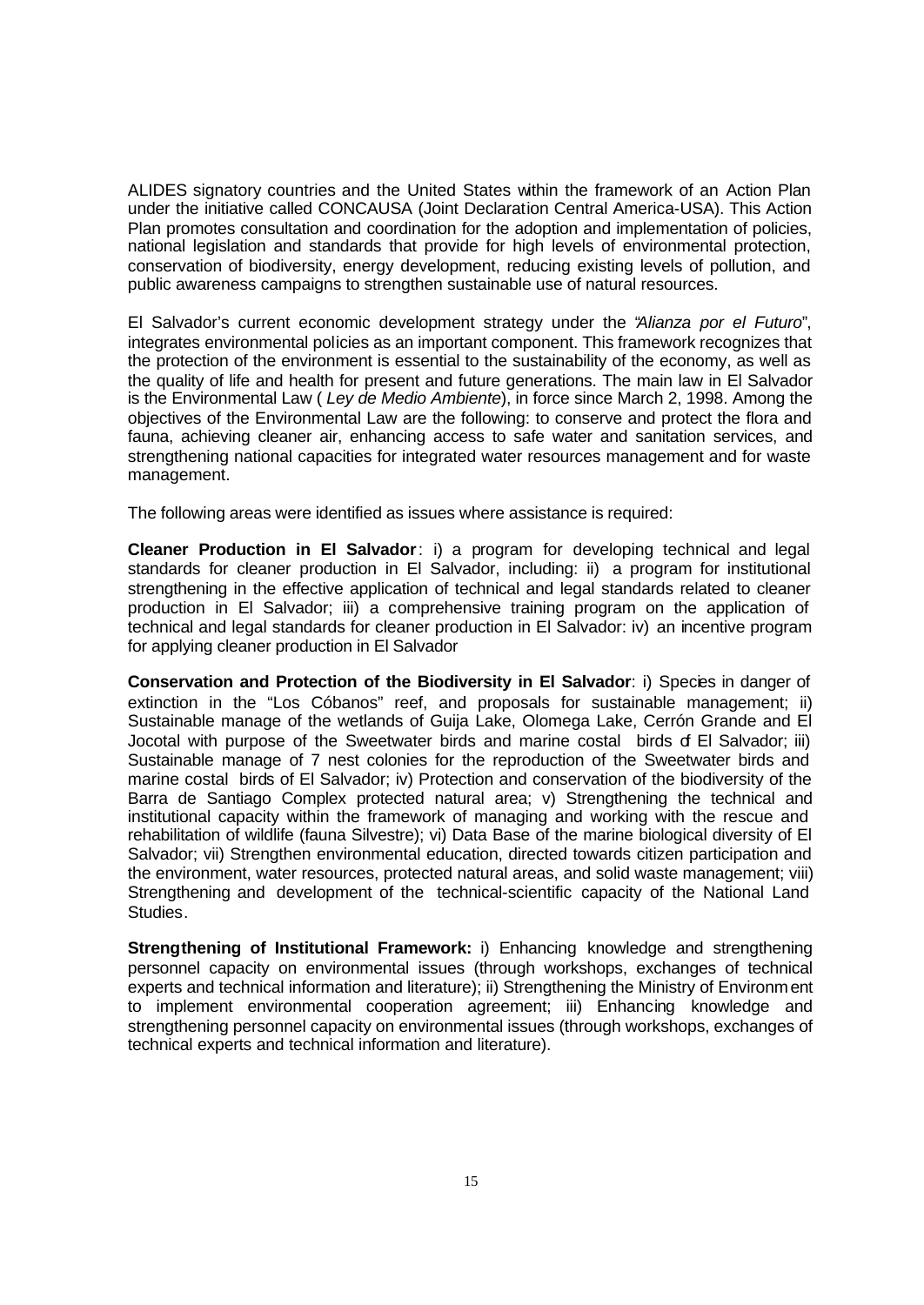#### **3. SANITARY AND PHYTOSANITARY SYSTEM**

The Sanitary and Phytosanitary Measures (SPS) regulation came into force in 1999 and covers all topics related to sanitary and phytosanitary measures that could directly or indirectly affect trade among the parties, preventing them from becoming unnecessary barriers to trade. The regulation also develops the legal measures to gradually and voluntarily harmonize measures and procedures intraregional as well as with third parties, with the objective of protecting human, animal or plant life or health, as established in the General Treaty on Central American Economic Integration (Guatemala Protocol) and the WTO Agreement.

The Central America Regulation on Sanitary and Phytosanitary Measures goes more in depth in some issues than does the WTO SPS Agreement, especially in issues related to transparency and, particularly, harmonization of measures. It also includes specific obligations with regard to the registration of foods and veterinary and biological medicines and makes specific reference to the possibility of requiring zoo sanitary, phytosanitary or food safety certificates<sup>2</sup>.

The SPS regime is administered by the Ministry of Agriculture (MAG) and the Ministry of Public Health and Social Assistance. The process for emitting the import authorization through both Ministries takes approximately 24 hours. Various areas of improvement were identified in the SPS area:

- Enhanced knowledge of SPS requirements in main trading partner markets.
- Survey of technical guides/Risk Assessment Procedures/regulations/processes of quality control for fruits/vegetables/fishery and agriculture products
- Capacity building for firms that process agricultural products for export to enable them to fulfill the technical requirements established by the importing country, with particular attention to those in the United States
- Strengthening the national SPS enquiry point
- Enhanced awareness of the disciplines and framework in the WTO Agreement on the Application of Sanitary and Phytosanitary Measures

#### **4. RULE OF ORIGIN AND CUSTOM PROCEDURES**

The Trade Policy Office of the Ministry of Economy is responsible for the negotiation of origin and of customs procedures in the context of free trade agreements. Currently, the verification of origin is the responsibility of the Trade Agreements Administration Office (DATCO). Given the nature of this task, coordination with and support from the *Dirección General de la Renta de Aduanas del Ministerio de Hacienda* (Customs) has been indispensable. A comprehensive reform of the customs system has been supported by projects such as the

 $\frac{2}{1}$  In El Salvador the legal framework for the application of sanitary and phytosanitary measures includes the following laws: the Law of Plant and Animal Health; the Law of Promotion of the Hygienic Production of Milk and Milk Products and its regulations; Law and regulation of sanitary meat inspection; regulation for the accreditation of juridical persons interested in the supply and application of vaccination against Low Pathogenic Avian Influenza; program of prevention, control and eradication of Low Pathogenic Avian Influenza and its respective regulation; requirements and specifications for the import of milk and milk products; the Consumer Protection Law, as well as the Central America Regulation on Sanitary and Phytosanitary Measures and the WTO SPS Agreement.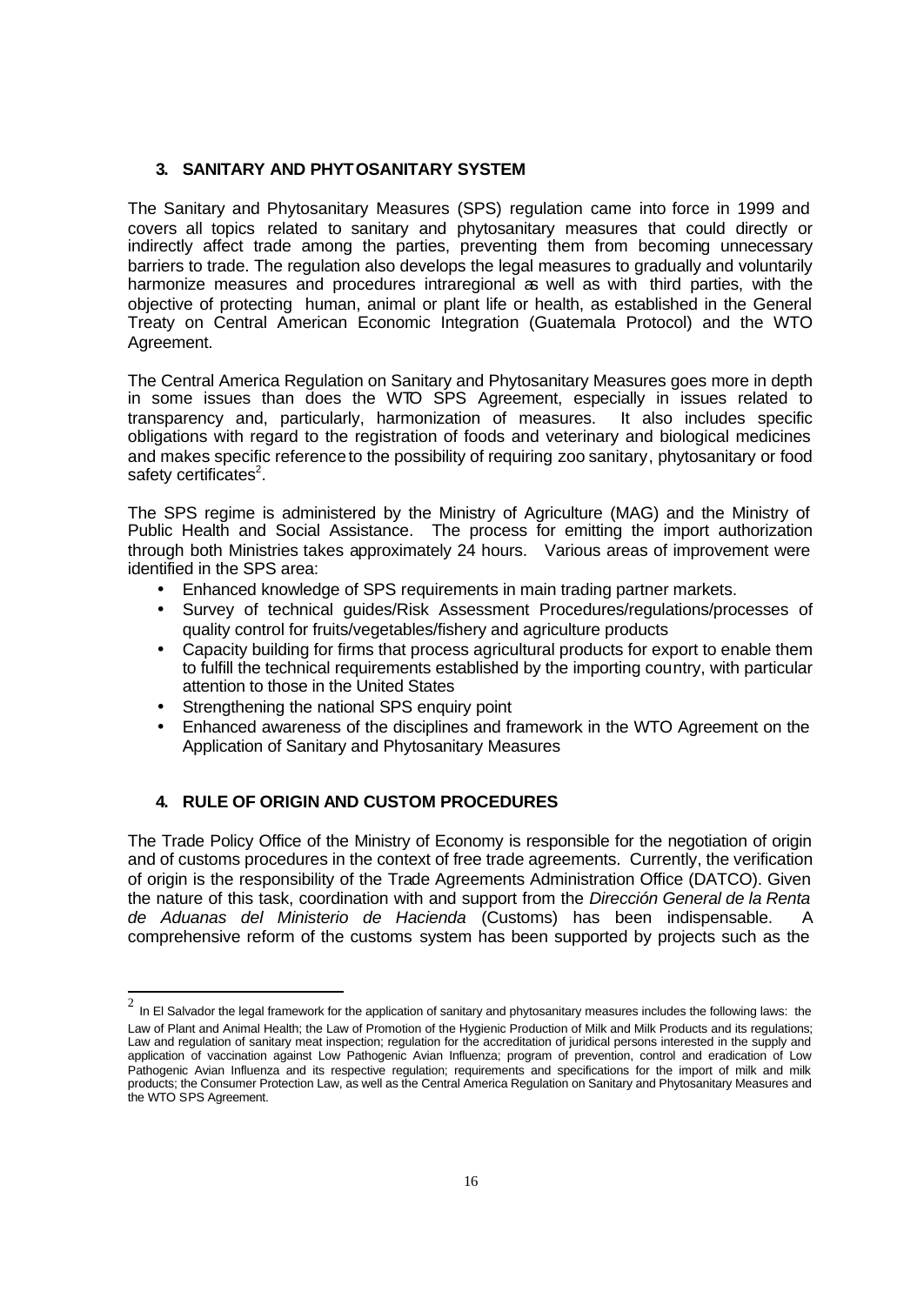IDB Program to Strengthen Custom Systems (TC0012037-ES) and actually the custom system is certificated with ISO9000.

The areas identified for cooperation needs include:

- Strengthening personnel capacity of DATCO in charge of rule of origin issues (US procedures and legislation in rules of origin)
- Strengthening private sector capacity for complying with origin (workshops, conferences, training)
- Technical assistance for the implementation of the framework on rules of origin and custom procedures to implement procedures for the verification of rules of origin
- Creation of a new body to verify the origin of imports within Custom authority
- Diagnostic for the determination and development and/or use of rules and custom procedures
- Modernization of the automated customs management system, including the registration of customs procedures
- Training for the Customs service officials on issues such as: fiscal control; smuggling prevention, etc.

## **5. TECHNICAL BARRIERS TO TRADE (TBT)**

The entity responsible for directing and coordinating activities related to standardization, metrology, verification and certification of quality is the National Council of Science and Technology (CONACYT), an autonomous entity under the responsibility of the MINEC. Among its functions, this office accredits and registers accredited laboratories; develops programs to promote and disseminate information regarding the importance of standards, metrology, and quality certification and verification; trains personnel; exchanges information with international organizations working in the area of standardization and gives technical advice on quality verification reports received form accredited laboratories.

In the area of trade policy related to standards/TBT, the GOES is bound by the obligations of the WTO Agreement on Technical Barriers to Trade, and has signed the Code of Good Practice. El Salvador is a signatory to the General Treaty of Economic Integration of Central America and the Central American Regulatory System Standards, member of International Organization for Standardization (ISO), Codex Alimentarius, the Pan American Standards Commission (COPANT), the Inter-American Accreditation Cooperation (IAAC), and the Inter-American Metrology System (SIM).

El Salvador has put in place a national center for information on quality standards and conformity assessment, INFOQ (www.infoq.org.sv) an information center with on-line catalogs, and catalogs of El Salvador's technical standards, ISO standards, Codex Alimentarius standards and technical regulations of trade partners. A national legal metrology laboratory has been in operation since December 1995, with equipment that follows international standards to allow El Salvador to offer quality services.

Cooperation needs include training and technical assistance for:

• Strengthening El Salvador's conformity assessment structure (with regard to standardization, legal metrology and quality certification): developing human resources in areas of importance in trade with USA, enhancing the accreditation of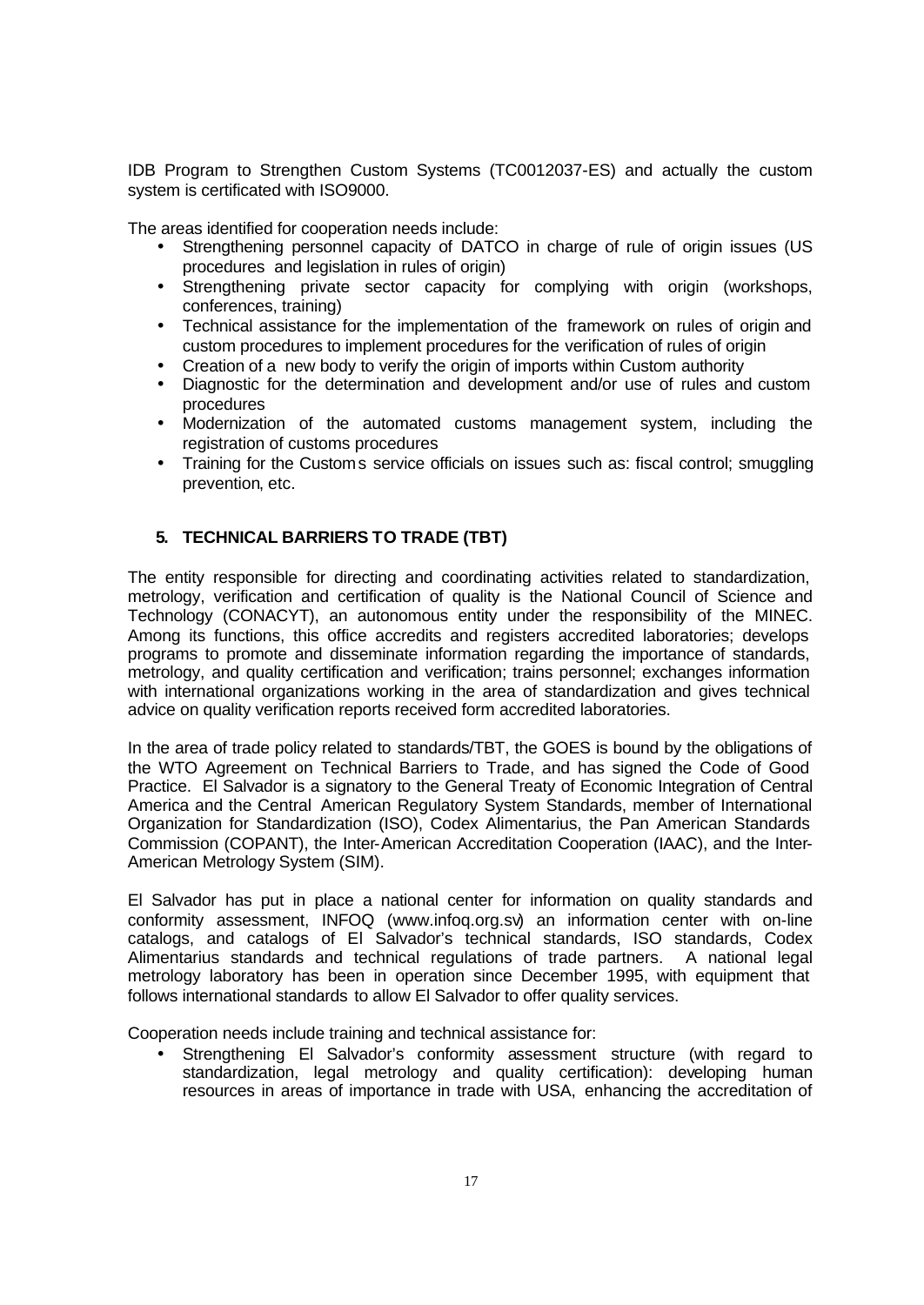national laboratories that provide conformity assessment services for products, among others.

- Training for management and application of regulation and standards
- Strengthening of CONACYT's capacity for accreditation of laboratories and certification and inspection bodies.
- Enhancing the capacity of the Legal Metrology Laboratory
- Strengthening and decentralization of technical laboratories

#### **6. SUBSIDIES, ANTIDUMPING, SAFEGUARDS AND DISPUTE SETTLEMENT**

Within the MINEC, Trade Agreements Administration Office (DATCO) is responsible for the implementation of trade agreements. In this regard, DATCO administers provisions and procedures to address unfair import competition such as dumping or illegal subsidization or to avoid serious injury to a group of producers or industries through the use of safeguards. The Ministry of Agriculture, the Customs Office (*Dirección General de la Renta de Aduanas*) of the Ministry of Finance and the Central Bank (*Banco Central de Reserva*) play an important role and support DATCO in this area as sources of technical information and statistics. Consultations with the private sector are conducted through the *Oficina de Apoyo del Sector Productivo para las Negociaciones Comerciales* (ODASP), created with the participation of representatives of all the private sector associations.

The legal framework include: the WTO Agreement on Implementation of Article VI of the General Agreement on Tariffs and Trade 1994 and the WTO Agreement on Subsidies and Countervailing Measures. In the context of the Central American Common Market (CACM), El Salvador applies the Central American Regulations on Unfair Trade Practices.

The GOES regards the dispute settlement mechanism as an important component of FTAs and WTO system and as the ultimate guarantor that the parties will fulfill the substantive commitments they have made and realize the benefits they expected to derive from these agreements. On disputes between state parties, the legal framework in the area of dispute settlement includes the WTO Annex 2, Understanding on Rules and Procedures Governing the Settlement of Disputes (DSU), and the dispute settlement mechanisms agreed in the free trade agreements negotiated by GOES with Chile, the Dominican Republic, Mexico and Panama. In the context of the Central American Common Market (CACM), Ministers approved the Central American Dispute Settlement Mechanism in September 2002. GOES expects that this mechanism will enter into force relatively soon after the pending consultation and ratification procedures are completed.

Another important area for GOES is the development of mechanisms to facilitate and promote the use of arbitration and other alternative dispute settlement mechanisms to solve private trade disputes. El Salvador is party to the New York Convention on the Recognition and Implementation of Foreign Arbitral Awards and of the Inter-American Convention on International Commercial Arbitration.

The following areas were identified as issues where assistance is required to strength the institutional capacity of the DATCO:

- Reorganization of functions toward the new needs derived from the CAFTA
- Technical assistance to improve trade statistics to conduct and make determinations in anti-dumping, countervailing and safeguard procedures.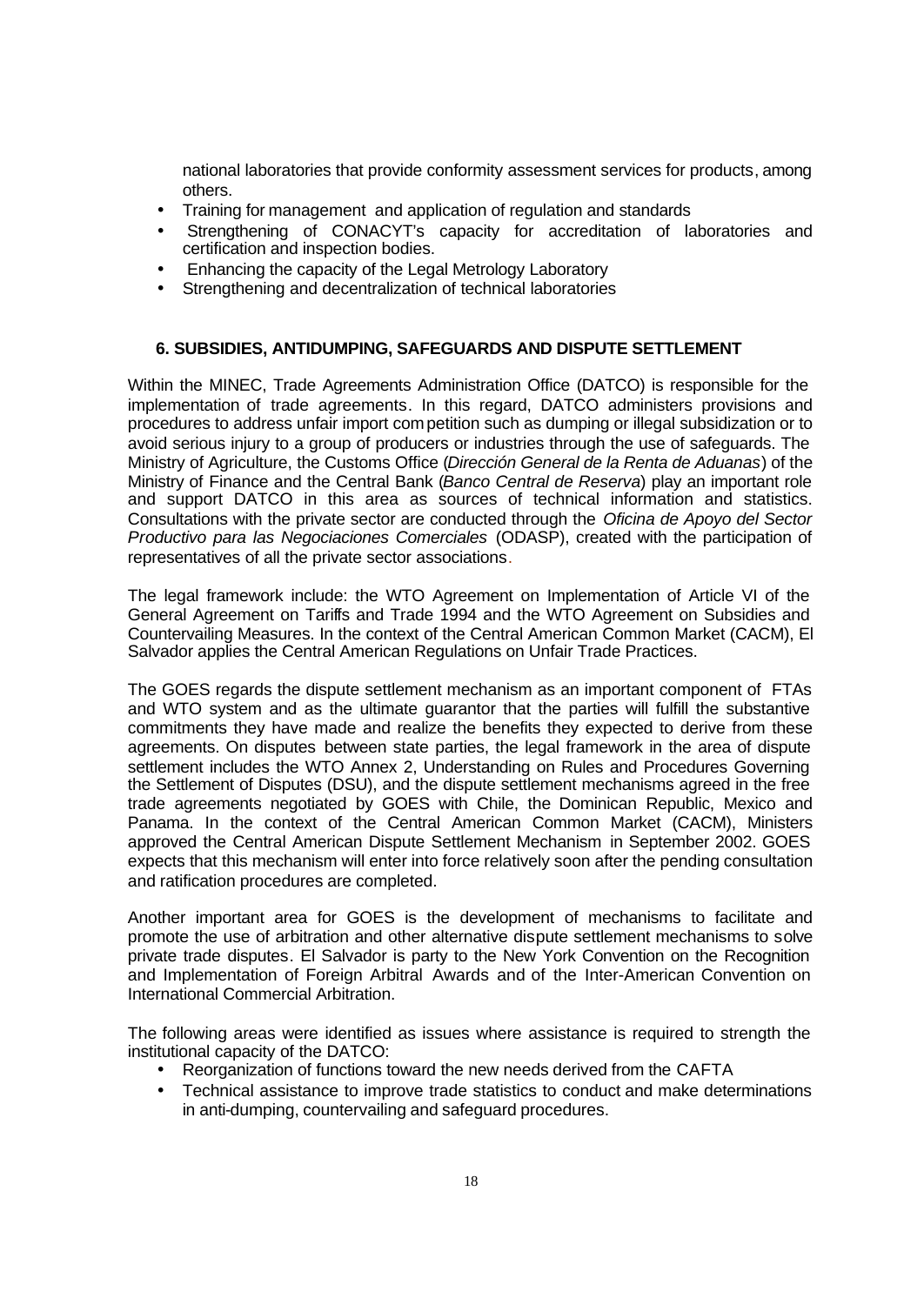- IT resources (hardware and software) to upgrade existing technological capabilities and allow for the interactive access and use of all the entities involved on these procedures.
- Enhanced knowledge and information on the U.S. legislation in anti-dumping, countervailing and safeguard procedures (through studies, technical exchanges/internships and technical information and literature
- Enhanced knowledge and strengthening of personnel capacity to apply dispute settlement mechanisms (workshops, exchanges of technical experts and technical information and literature).
- Development and training in i) dispute settlement mechanisms in trade agreements and ii) arbitration and other alternative dispute settlement mechanisms to solve private trade disputes.
- Workshops and awareness activities directed to lawyers, private sector and civil society. Private sector representatives identified the introduction of specialized courses, advanced programs and graduate degrees on dispute settlement issues in universities and law schools as a critical need.

## **7. INTELLECTUAL PROPERTY ISSUES AND COMPETITION POLICY**

The Trade Policy Office of the Ministry of Economy is in charge of defining and implementing trade policy in the area of intellectual property rights, including pre-drafting of intellectual property rights (IPR) bills, negotiation of trade agreements with provisions on intellectual property and inter-agency coordination in this subject matter. The National Registry Center — *Centro Nacional de Registros* CNR— through the Office of Intellectual Property is responsible for the administrative procedures for the registration and granting of intellectual property rights as well as promoting public awareness and use of IPRs in El Salvador. Also important in the enforcement of rights are the Special Unit against infringement of Intellectual Property (*Unidad Especial de Delitos contra la Propiedad Intelectual*) under the Attorney General Office (*Fiscalía General de la República)* and the Judicial System to hear and decide on IPR disputes and infringement cases.

The WTO Agreement on Trade-Related Aspects of Intellectual Property Rights (TRIPS) became part of El Salvador's legislation through its ratification of the Marrakech Agreement. As an international treaty in El Salvador, the WTO TRIPS Agreement constitutionally takes precedence over any conflicting domestic law. The main legislation in the area of intellectual property rights is the 1993 Law (*Ley de Fomento y Protección de la Propiedad Intelectual*)**.**  The Law on Trademarks and Distinctive Signs entered into force on June 2002. The law builds on established regulations for the acquisition, registration, and protection of trademarks, other distinctive signs and geographical indications. The law also provides for special protection for well-known marks. El Salvador has adhered to the Bern Convention for the Protection of Literary and Artistic Works, the Paris Convention for the Protection of Industrial Property, the Geneva Convention for the Protection of Producers of Phonograms Against Unauthorized Duplication, the World Intellectual Property Organization (WIPO) Copyright Treaty, the WIPO Performance and Phonograms Treaty, and the Rome Convention for the Protection of Performers, Phonogram Producers, and Broadcasting Organizations.

El Salvador has negotiated trade agreements with intellectual property chapters with the Dominican Republic, Mexico and Panama. The only CACM instrument on intellectual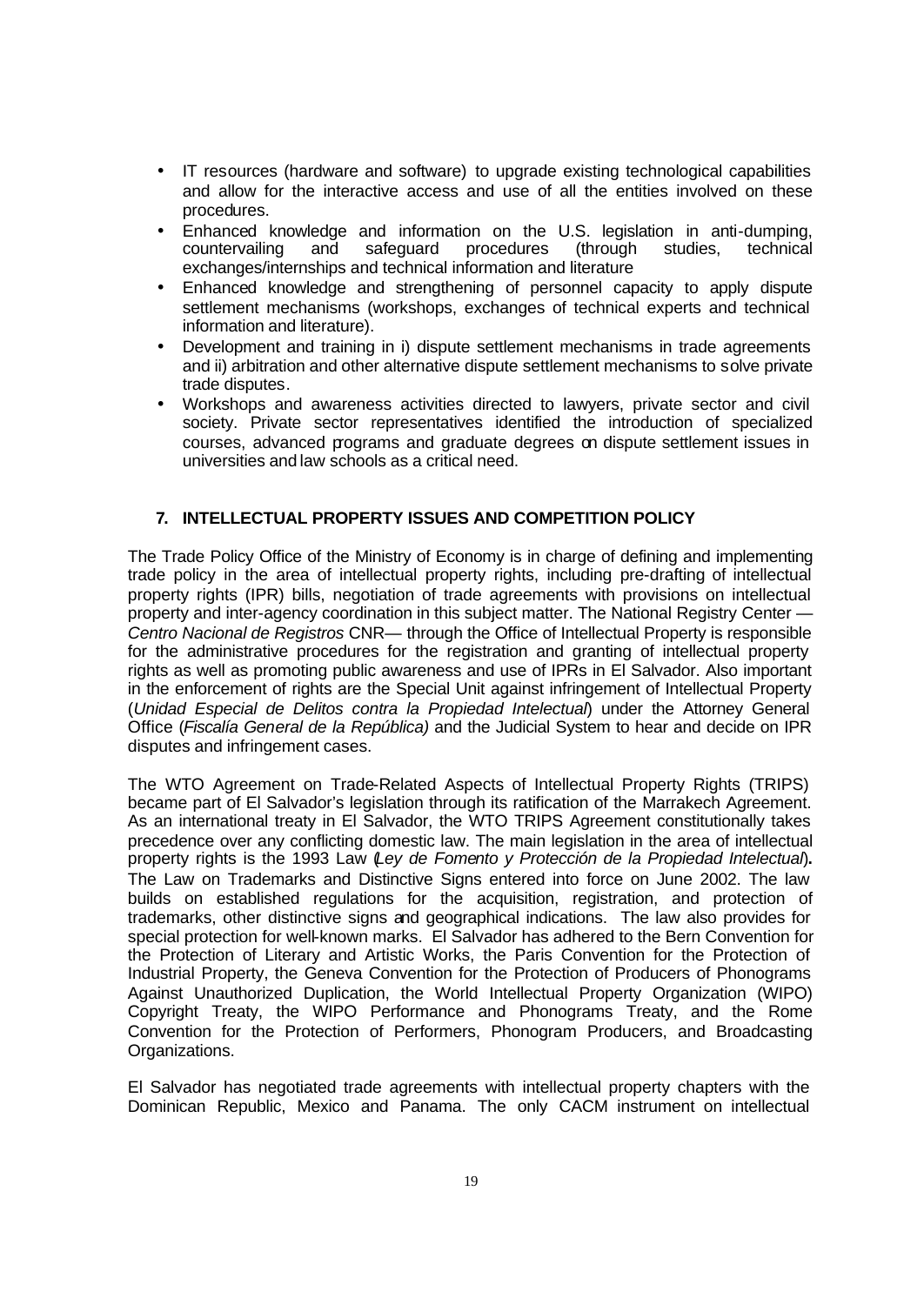property was the 1968 "Central American Convention for the Protection of Industrial Property," addressing the issues of trademarks, trade names, advertising slogans or signs, appellations of origin, geographical indications and unfair competition. A protocol was signed and the convention repealed on January 1, 2000.

The GOES deems the promotion of Salvadoran creativity and enhancing public awareness to protect intellectual property rights as priorities in this area. A wide array of activities has been pursued including fairs, workshops and information sessions involving different institutions, private sector and civil society.

Regard Competition Policy, although there are sector-specific regulations to ensure that domestic markets remain competitive, El Salvador does not have a comprehensive legal framework for competition policy. GOES is actively designing and debating draft legislation to regulate competition conditions in the Salvadorian market and to establish a competition authority.

El Salvador has negotiated trade agreements including provisions on competition policy with Chile, Dominican Republic and Panama.

In both issues, assistant will require in the following areas:

- Enhance knowledge and strengthen capacity to apply the latest international agreements on intellectual property rights (technical assistance, exchanges of technical experts, training in trading partners IPR offices, technical information and literature).
- Enhance knowledge and information on the United States legislation and requirements for the protection of intellectual property rights
- Enhance practical experience in the area of competition policy

#### **8. GOVERNMENT PROCUREMENT**

Government procurement in El Salvador is regulated by the law 668 (Ley de Adquisiciones y Contrataciones de la Administración Pública-LACAP), which entered into force on June 29, 2002, and established more transparent processes for government purchases and contracts. Pursuant to law 668, the Regulating Unit for Government Procurement (UNAC), created under the Ministry of Finance, manages the National System of Government Procurement (SIAS). The SIAS incorporates all levels of government, including municipalities, and is empowered to define government procurement policy and set guidelines to regulate contracts and purchases of goods and services, enforce and implement the law and regulations.

El Salvador has negotiated trade agreements including provisions on government procurement with Chile, Dominican Republic and Panama. The free trade agreement with Mexico does not cover government procurement. However, pursuant to the FTA El Salvador-Mexico parties must start negotiating a chapter on government procurement.

The following items were identified as priorities in the area of government procurement:

- Develop a modern electronic system for government procurement
- Performance Benchmarking and Institutional Best Practices
- Improve collection of information and statistics on government procurement.
- Enhance knowledge and practical experience in the area of government procurement.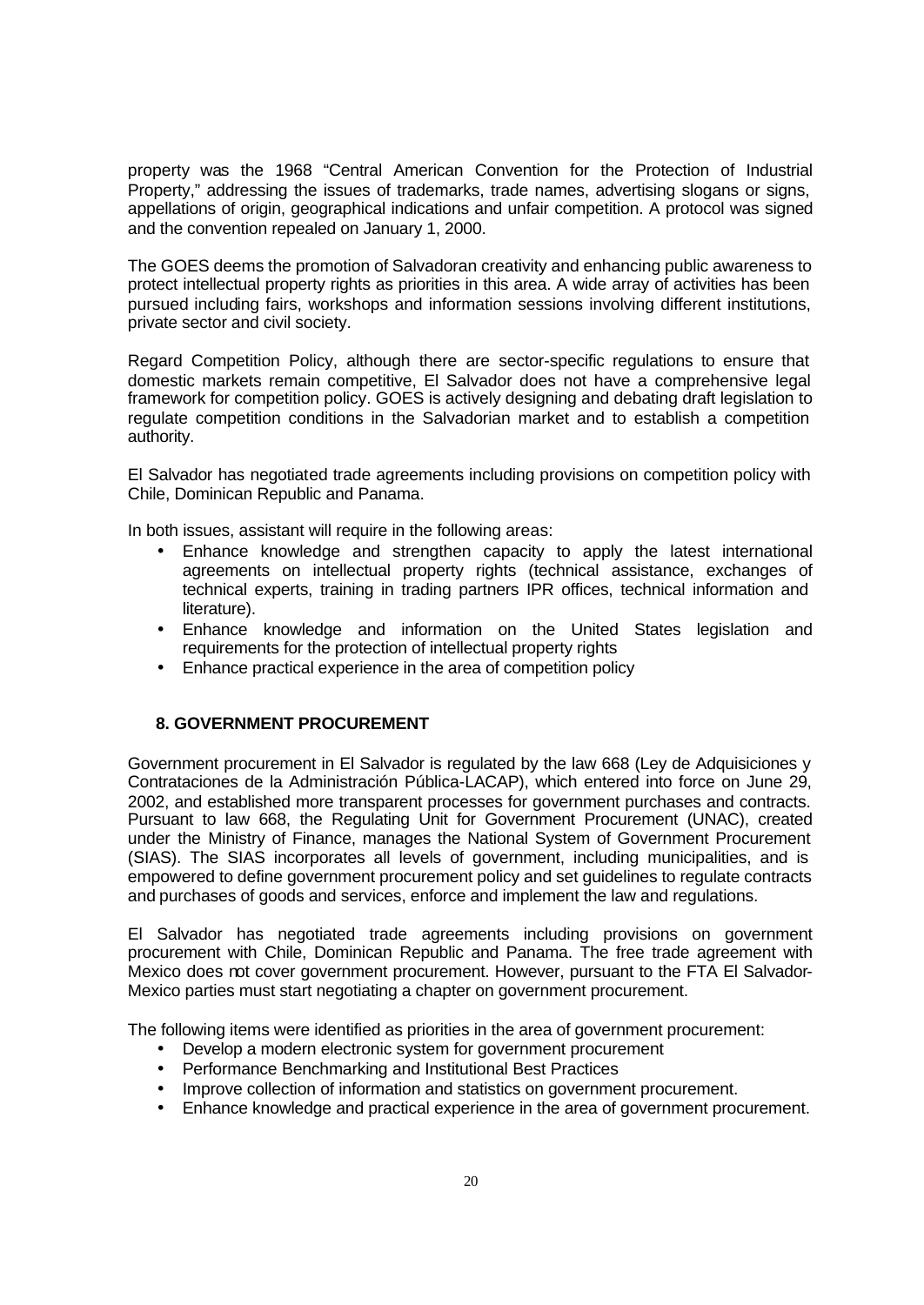#### **9. STATISTICAL INFORMATION**

Accurate and reliable statistic information is considered an essential tool for policy making as well as to measure the impact that an FTA could have on the economy in terms of employment, exports, investments, sectoral growth and other issues. For this purpose El Salvador is modernizing its statistical system by creating a new **National Statistics Institute**—*Instituto Nacional de Estadistica (MINEC*. The process includes, in addition to organization of the Institute, the endowment of new statistics systems and methods and a new technological and computer platform.

In this context, external support and cooperation are required to deliver capacity-building and technical assistance programs in the following areas:

- Financial assistance for updating the multiple-use national cartography
- Technical assistance for formulating the Plan for making and conducting the  $7<sup>th</sup>$ economic census
- Assistance for designing the economic survey system
- Technical assistance to improve statistics on FDI flows
- Upgrade of existing IT resources to gather and access information of the National Investment Office (ONI)
- Improvement in the collection, analysis and dissemination of trade statistics.
- Inter-connection between export clearinghouses (one stop shop for exports procedures) in Central America.

# **PHASE III. TRANSITION TO FREE TRADE**

#### **1. STRATEGY FOR COMPETITIVENESS ENHANCEMENT**

As its internal market is limited in size and scope, El Salvador recognizes the importance of trade and market expansion to its economic well-being and progress. Current economic development strategy places great importance on regional integration with its Central American neighbors, which increases its market from 6 to 35 million people, and trade agreements with other major tading partners have the potential to exponentially increase these market opportunities.

El Salvador's current economic development strategy provides a coherent and focused framework within which to integrate the projects that will comprise the National Action Plan. The Governmental Program, of the Francisco Flores, named "The New Alliance", aims as its principal objective to improve the quality of life and well-being of the Salvadoran people. As such, it establishes as a requirement accelerated development, that is inclusive and sustainable, that will be reached through the complementary components: of Macroeconomic Stability; the *Alliance for Employment*; the *Alliance for Solidarity*; the *Alliance for the Future*; and the *Alliance for Security*. All of these plans are being developed following the principle of shared responsibility, which holds that public and private efforts must be integrated in order to achieve economic, social and political development of the country.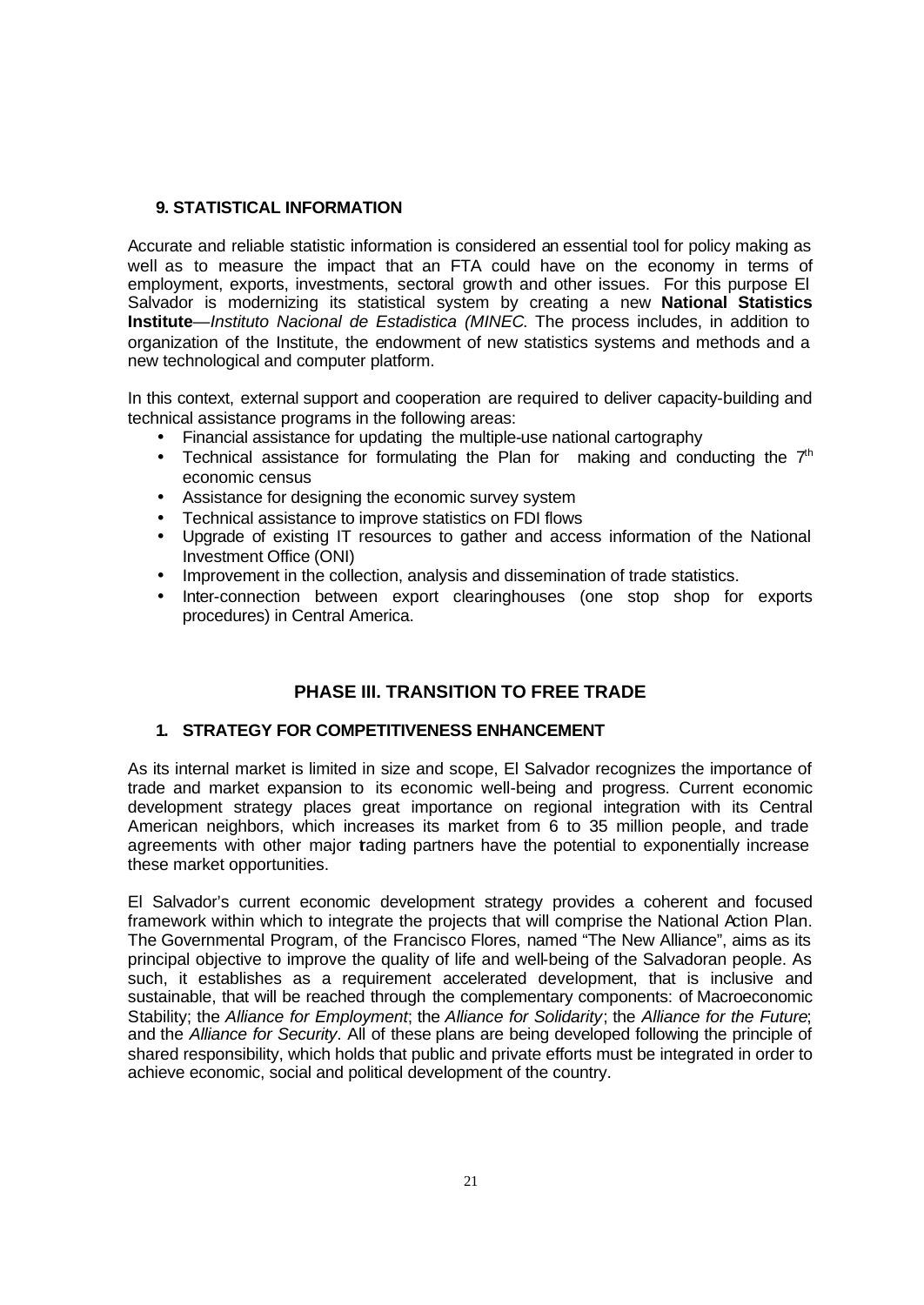Since 1999 the Government of El Salvador (GOES) has revised its trade policy in order to develop a strategy that will create more and better jobs, and recapture the economic dynamism of the country. The *Alliance for Employment*, which is the economic development strategy of the Flores Administration, portrayed below, integrates short, medium, and long term elements at the micro and macro level that aim to open markets and to increase the competitiveness of national industry to better adapt it to meet the challenges of globalization. This framework was designed to help the country to better take advantage of the opportunities that will be created through free trade.

As such, the *Alliance for Employment* contains the following Strategic Programs:

- System of Support to Agricultural Development
- Integral System of Support for the Development of Small and Medium Enterprises
- Export Development
- Investment Promotion and Attraction
- Salvadorans living abroad
- Productive and trade integration with Central America
- Development of a new work culture
- Development and strengthening of the economic and productive infrastructure

The *Alliance for Employment's economic* policy strategy has two main components: i) Market opening and diversification, and ii) Enhancement of the competitiveness of private firms (prioritizing the export sector).

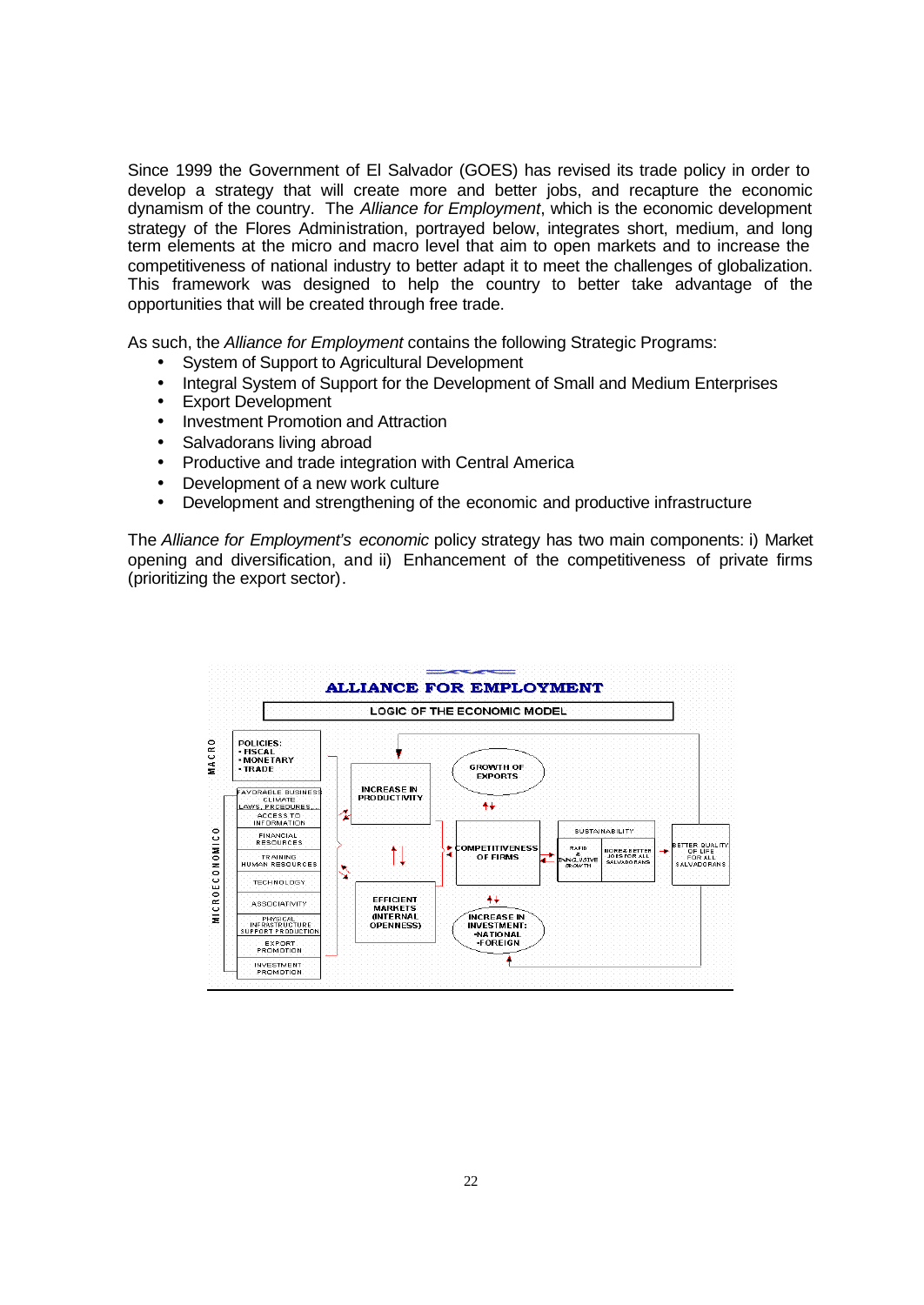In the new international economic environment, the GOES recognizes that free trade can serve as a sustainable and effective tool to combat poverty. Free trade can be a catalyst for orienting the efforts of the government's strategy and can help ensure that the benefits of free trade reach the majority of Salvadorans through the generation of better jobs and increased business opportunities. Trade is thus seen by GOES as means to:

- Overcome the constraints of small territorial and market size
- Open major trade and employment opportunities
- Increase investor's interest in El Salvador
- New sources of technology transfer.

The GOES also recognizes that these opportunities and benefits can only be gained by enhancing the competitiveness and improve the general productivity of El Salvador's resources, which is the main objective in the phase of "Transition to Free Trade". Efforts will concentrated on: i) the elimination of obstacles to the production and trade of goods and services, principally allowing entrepreneurs access to relevant information, innovative financial resources, capacity building and technical assistance, clustering of firms, and innovation, quality and technology; ii) the improvement of the business climate, particularly by the strengthening the rule of law, elimination of red tape and competitive public services; iii) the strengthening of human resources to respond to the new needs of the productive sector.

 As such, the GOES has worked consistently to create a **National System of Competitiveness Enhancement**, building upon the country's favorable macroeconomic conditions and including crosscutting efforts to increase resource productivity and market efficiency in all sectors.

Nevertheless the crosscutting efforts mention above, CAFTA will yield special challenges in some sectors which must still confront significant obstacles to compete in national and international markets, and have an active role in terms of employment generation and participation in GDP: the rural development and agricultural sector and the small and medium enterprises.

#### **2. NATIONAL STRATEGY FOR AGRICULTURAL DIVERSIFICATION AND RURAL DEVELOPMENT**

The Salvadoran agricultural sector, at the primary level, contributes more than 12% of gross domestic product (GDP); this contribution surpasses 20% when the agroindustrial sector is included. This relatively high participation allows to the sector to be an important supplier of inputs for other economic sectors; in addition to employing 21.4% of all the workers in the country.

Despite its importance, the agricultural sector has faced difficult times in recent years, due in part to its lack of diversification. The activity that maintains the highest participation in agricultural GDP is coffee, with 21.3%, followed by basic grains with 19.5%; the pork, beef and cattle sector follow with a participation of 16.8%. Agricultural exports are also concentrated in traditional products such as coffee, sugar and shrimp.

The agricultural policy of El Salvador seeks to provide the appropriate conditions to agricultural producers in order to facilitate their transition toward competitiveness, integration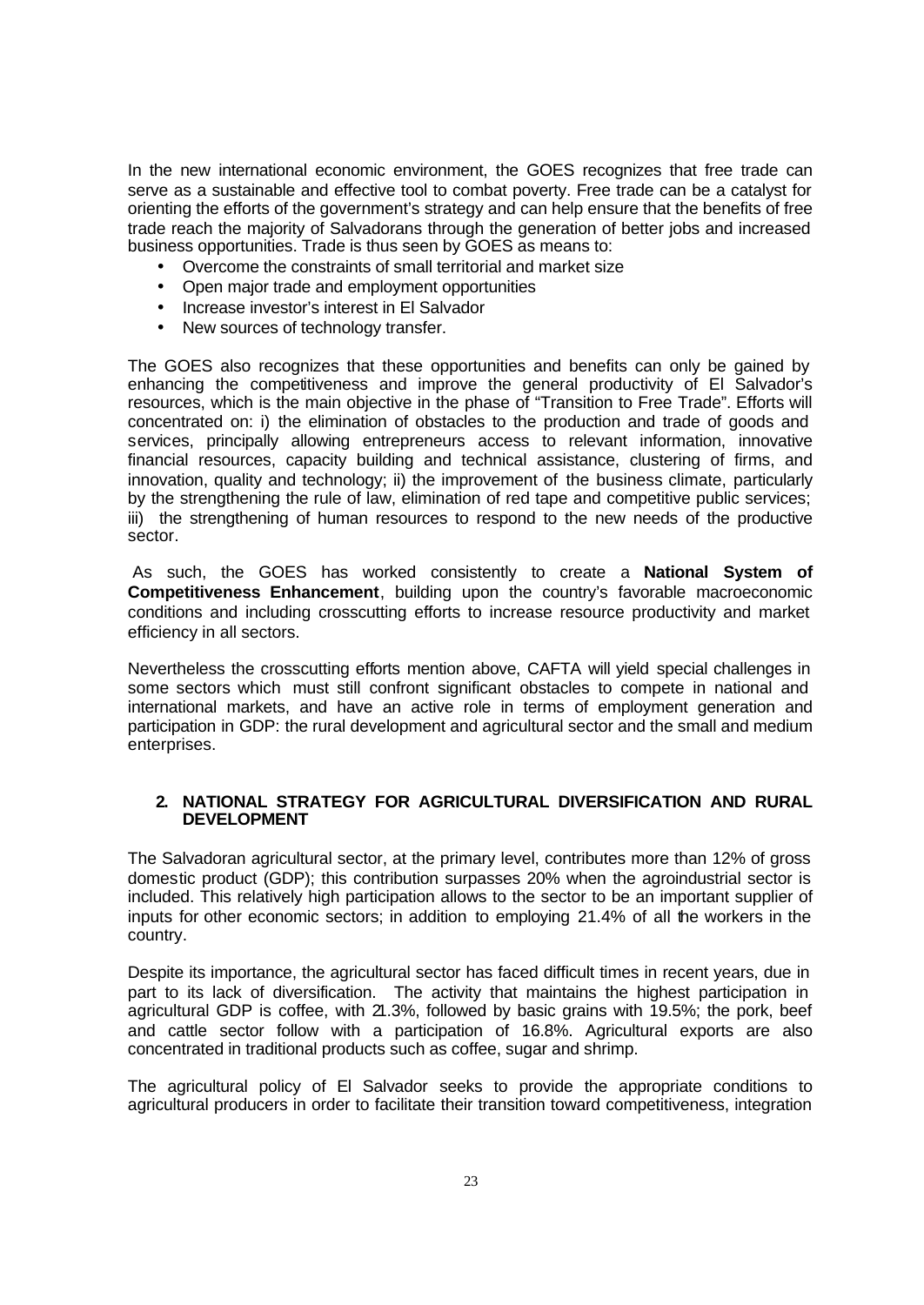in national supply channels and insertion in the world market; assuring an appropriate internal supply and promoting the participation of the sector in export growth.

Agricultural diversification is one of the most important policy areas, and should be carried out as a function of market demand through the promotion of activities that have the greatest comparative and competitive advantages, with a focus toward international markets and with emphasis on increased added-value. In recent years the Ministry of Agriculture has implemented a series of programs framed in this context, including the following:

- **National Fruit Program of El Salvador (FRUTALES**): the main objective is to increase fruit production and processing, through: technical assistance (from planting through harvesting, processing and marketing); certification and organization of greenhouses that produce seedlings; importation of certified seeds for fast-growing varieties of citrus, cashew and coconut.
- **Agribusiness Renewal Program (PRA):** promotes the increase of revenues of agricultural and forestry activities through the development of higher produc tive efficiency and greater value-added. Its main components are support services, such as improved market information and sanitary programs, as well as a technology fund and the rehabilitation of irrigation systems with expert technical assistance for their usage.
- **Program of Reconstruction and Rural Modernization:** the objective is to improve the social and economic conditions of the rural poor in 96 municipalities. Its main components are the reconstruction of some rural social and productive infrastructure; vocational training for non-tenant agricultural laborers and rural youth, and support for local credit programs and savings promotion.
- **Renovation and diversification of coffee areas:** the objective is the renewal of 35 thousand hectares of coffee, achieve a greater export capacity for high-quality specialty coffees, and income diversification of these farms through coffee production combined with fruit-bearing and forestry trees, creating new opportunities for exports of fruits, wood and industrial by-products.
- **National Horticultural Program:** main objective is to foment diversification of horticultural products by focusing on the whole supply chain. The main actions areas of the program are a packing plant, experimental crop areas, training in the use of irrigation, sustainable use of soil and water, post-harvest handling, and producer organization.
- **National Forestry Development Program:** the components are technical assistance and training for producers, from planting through harvest, processing and marketing; improvement of the national seed bank; assistance in financial administration; and market studies.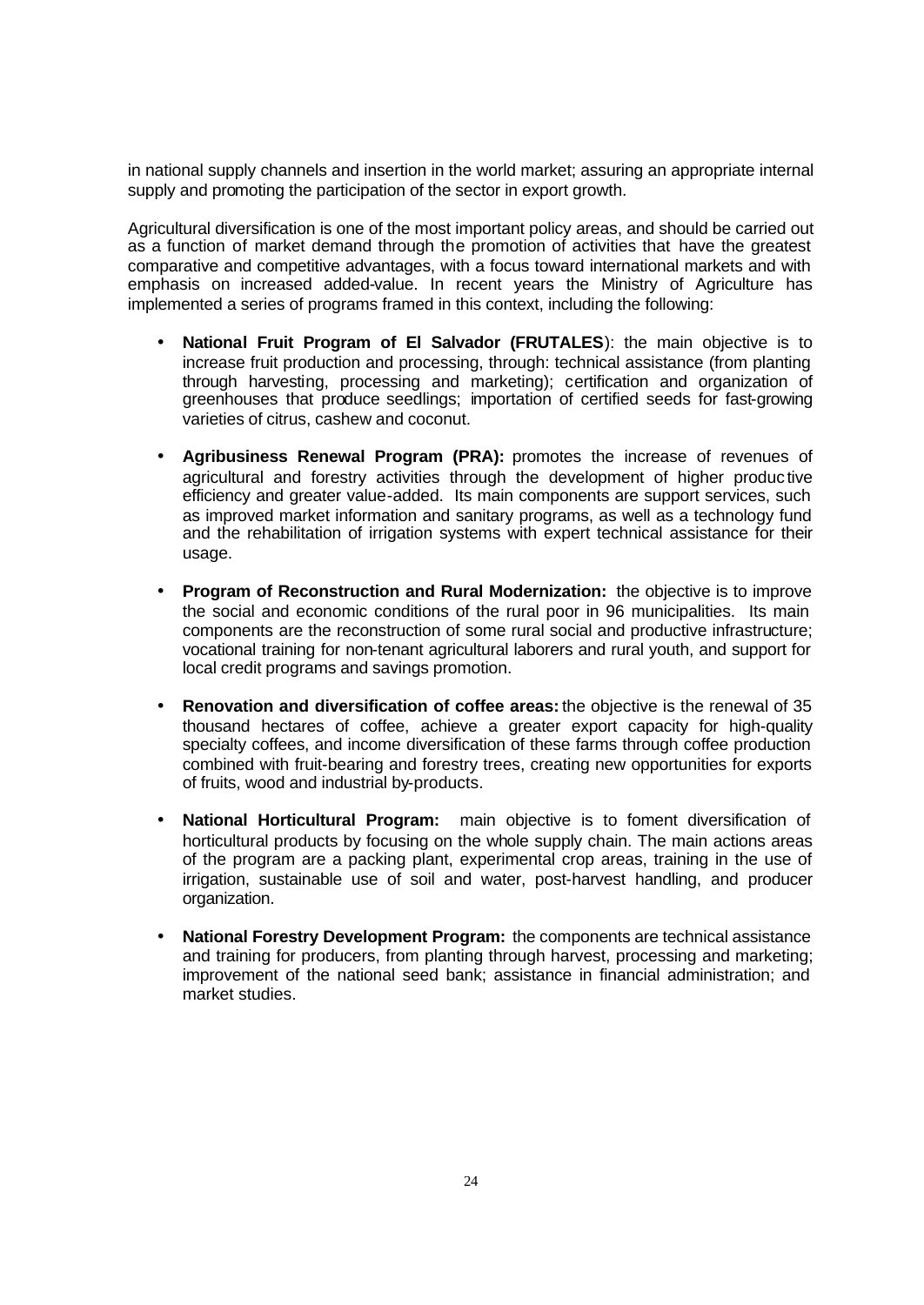#### **3. NATIONAL STRATEGY FOR THE MICRO, SMALL AND MEDIUM ENTERPRISES.**

In El Salvador there are 520 thousand micro, small and medium enterprises (MSME's) that are composed by: 373 thousand self-employers workers, 140 thousand micro enterprises, 7 thousand small and one thousand medium businesses, of which 72% are located in urban area and 28% in rural area.

It is estimated that this sector contributes between 25% and 40% of the Gross Domestic Product (GDP), and represents 60% of the non farming population in the age and capacity of working. It is considered that more than 3 million Salvadorans belong to families who depend on the micro and small enterprises.

These economic indicators show the great importance of the sector to the Salvadoran economy, and demonstrate the challenges that the sector must face, such as, low productivity and profitability, slow growth in the markets in which they operate, limited and deficient access to financial services, access to development enterprises services, lack of quality, innovation and technology, isolation of the companies and workers in the input markets, and limited enterprise culture

Nevertheless, MSME's have advantages that can be taken as opportunities from the 2.2 millions of Salvadorans living in the United States that demand "ethnic" products of different nature that can be provided by MSME's from the country, because the fact that this product are made in El Salvador create them an identity mark. A lot of products are demanded from the country such as the ones mentioned in the following chart:

|                               | <b>Weakly consume(per</b> |                            | <b>Weakly consume(per</b> |
|-------------------------------|---------------------------|----------------------------|---------------------------|
| Product                       | family)                   | Product                    | family)                   |
| Tamal enlatado (lata)         | 1.00                      | Dulce de mazapán (lb.)     | 1.36                      |
| Frijoles enlatados (lata)     | 2.68                      | Quiebra dientes (lb.)      | 1.62                      |
| Frijoles Blancos (lb.)        | 1.87                      | Conserva de coco (lb.)     | 1.69                      |
| Chipilín (lb.)                | 1.55                      | Dulce de panela (lb.)      | 1.56                      |
| Hoja de Mora (lb.)            | 1.52                      | Total de quesos (lb.)      | 6.76                      |
| Verdolaga (lb.)               | 1.54                      | Queso blando (lb.)         | 1.78                      |
| Flor de Izote (lb.)           | 1.88                      | Queso capita (lb.)         | 1.76                      |
| Pito (lb.)                    | 1.65                      | Queso morolique (lb.)      | 1.43                      |
| Semilla de Paterna (lb.)      | 2.04                      | Quesillo (achiclado) (lb.) | 1.79                      |
| Quesadilla de queso (paquete) | 2.17                      | Cebada (lb.)               | 1.55                      |
| Torta de Yema (paquete)       | 1.56                      | Chilate (lb.)              | 1.57                      |
| Salpor (lb.)                  | 1.56                      | Atol Chuco (lb.)           | 1.57                      |
|                               |                           | Atol de elote (lb.)        | 1.46                      |

#### **Potential Demand of Salvadoran Products**

**Source: Agricultural and Rural Development of Iowa State University (2001): Consumo Salvadoreño de productos étnicos en los Estados Unidos**

The challenges faced by micro and small enterprises mentioned before, are considered by the national strategy to support micro, small and medium enterprises that has as a general goal: "To improve the opportunities of developing the productivity and competitiveness of the enterprises and their workers, as well as to improve its position in the national and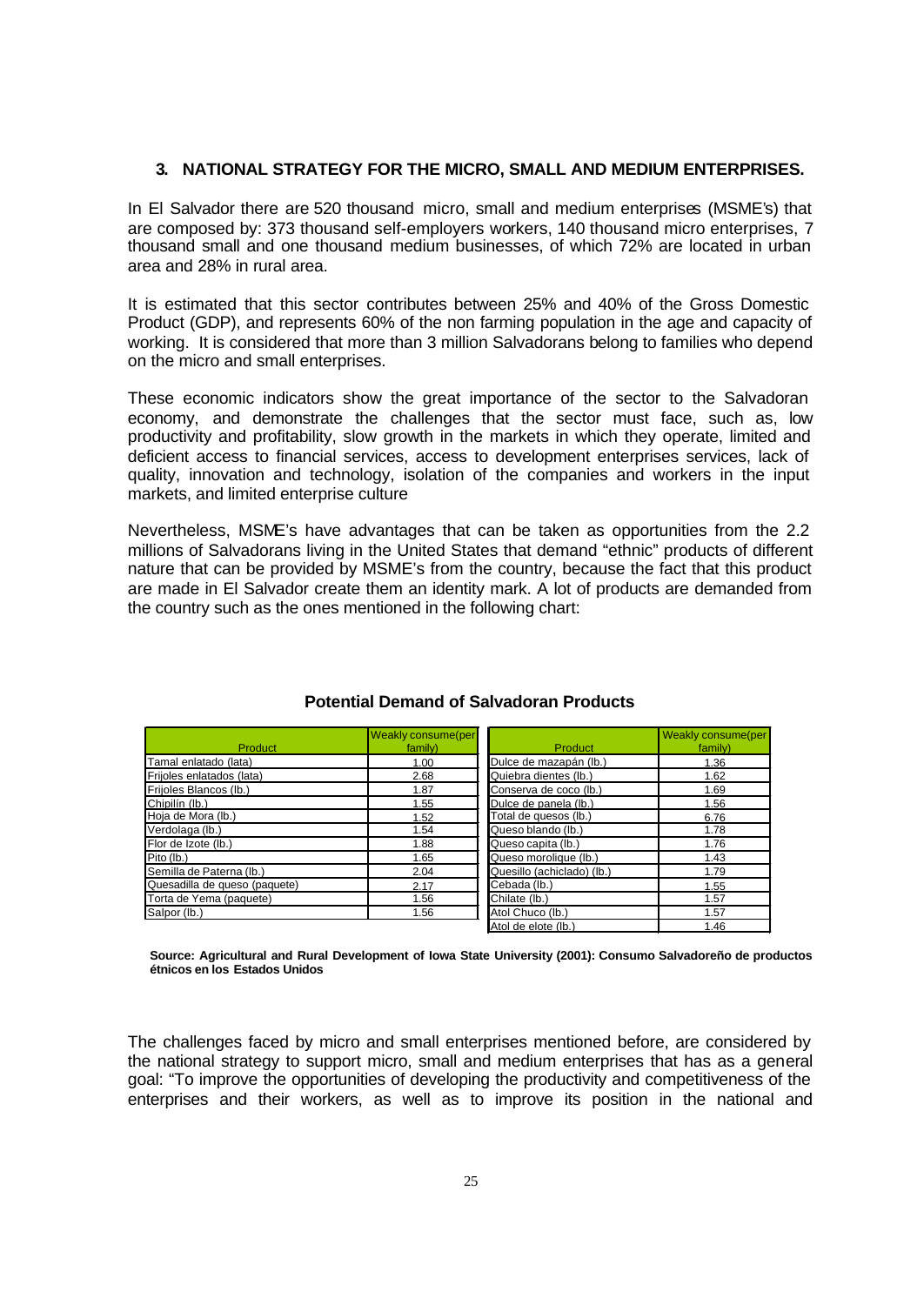international markets, an to fortify the capacity of the sector to generate quality employment. The strategy includes the following programs and projects:

- **Development and Institutional Strengthening**: This program was created to eliminate the barriers to entry and exit of companies, as well as to create a friendly business climate. In this strategy are included the projects of Administrative Simplification for the Formalization of the companies of the sector, the project to coordinate national institutions and international cooperators.
- **Strengthening and Incentives for the Enterprise Culture**: This program has as a main objective to impel the values, attitudes and practice of good management, generating social responsibility in the companies.
- **Promotion Groups of Enterprises**: The main objective to promote the competitiveness of enterprises through the formation of groups as a key axis of the sector. The strategy considers the development of associative models that consolidate and fortify associative groups, the fortification of supply services and economic support to meet the demands of the associative services.
- **Improvement of the access of the entrepreneurs and workers to financial services**: With this program the strategy aims to promote and to improve the access of entrepreneurs and workers to financial services according to the characteristics and necessities of the sector. The developments of innovative tools are to include: programs to enlarge the coverage of microfinance, leasing, Societies of Mutual Guarantees, management of financial resources and the Law of non-bank Financial Institutions.
- **Improving access of entrepreneurs to Non Financial Services of Enterprises Development**: The main objective is to contribute to the development of the sector through the facilitation of quality development enterprise services that will allow the incorporation of new techniques and technologies by companies as well as to improve the productivity and competitiveness of the sector. The projects that are included in this program, utilizing mechanism of Matching Grants are: Technical Assistance Fund, Training bonds for micro and small enterprises, centers for artisan development, TRADEPOINT, and the project to promote exportations: FOEX.

Additionally the strategy offers information projects directed to the sector, which are: the Toolbox of management, Infocentros with over 40 establishments of internet services around de country so the entrepreneurs can access information technologies, and an Information Center specialized for micro and small entrepreneurs.

The following graphic shows the main challenges confronting the MSME's and the instruments and mechanisms created to support them: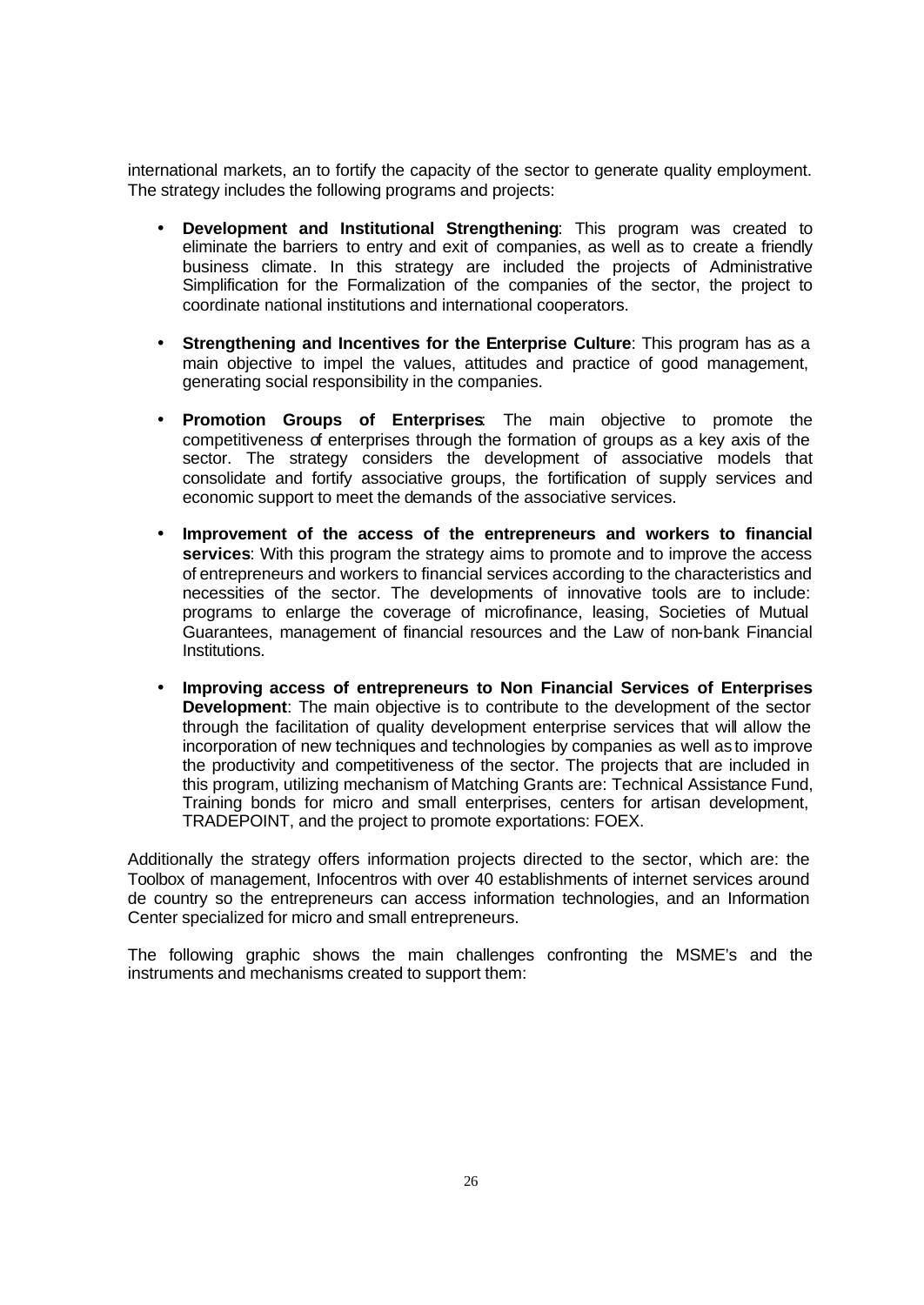

#### **4. COOPERATION NEEDS IN THE TRANSITION TO FREE TRADE**

In its continuing efforts to enhance the competitiveness of Salvadorans firms, the GOES has identified a number of areas as requiring priority attention in the quest to achieve the objectives of the National System of Competitiveness Enhancement and the National Competitive Export Development System. These points apply to all Salvadoran firms, but particularly to the MSME's, as they undertake the transition towards freer trade:

#### **Quality and Productiveness Promotion and Strengthening:**

- Establishment of permanent FDA/USA office in El Salvador
- Facilitate and assist local laboratories to become certified for FDA/USDA analysis and other requirements for market entry of Salvadorian exports
- Study and Strengthen institutions in charge of standardization, certification, accreditation and legal framework related to quality and standards
- Design and implement ongoing programs for training of trainers in specific certifications
- Program to raise consciousness and promote productiveness and quality subjects.
- Implement a program of standardized courses for total quality management and quality improvement tools.
- Implement certification programs for specialized skills (Private, Public and academic sector employees)
- Facilitate financial resources aimed at the certification of manufacturing facilities in the subjects identified (ISO, HACCP, WRAP, and others are examples of what can be considered critical to competitive advantage).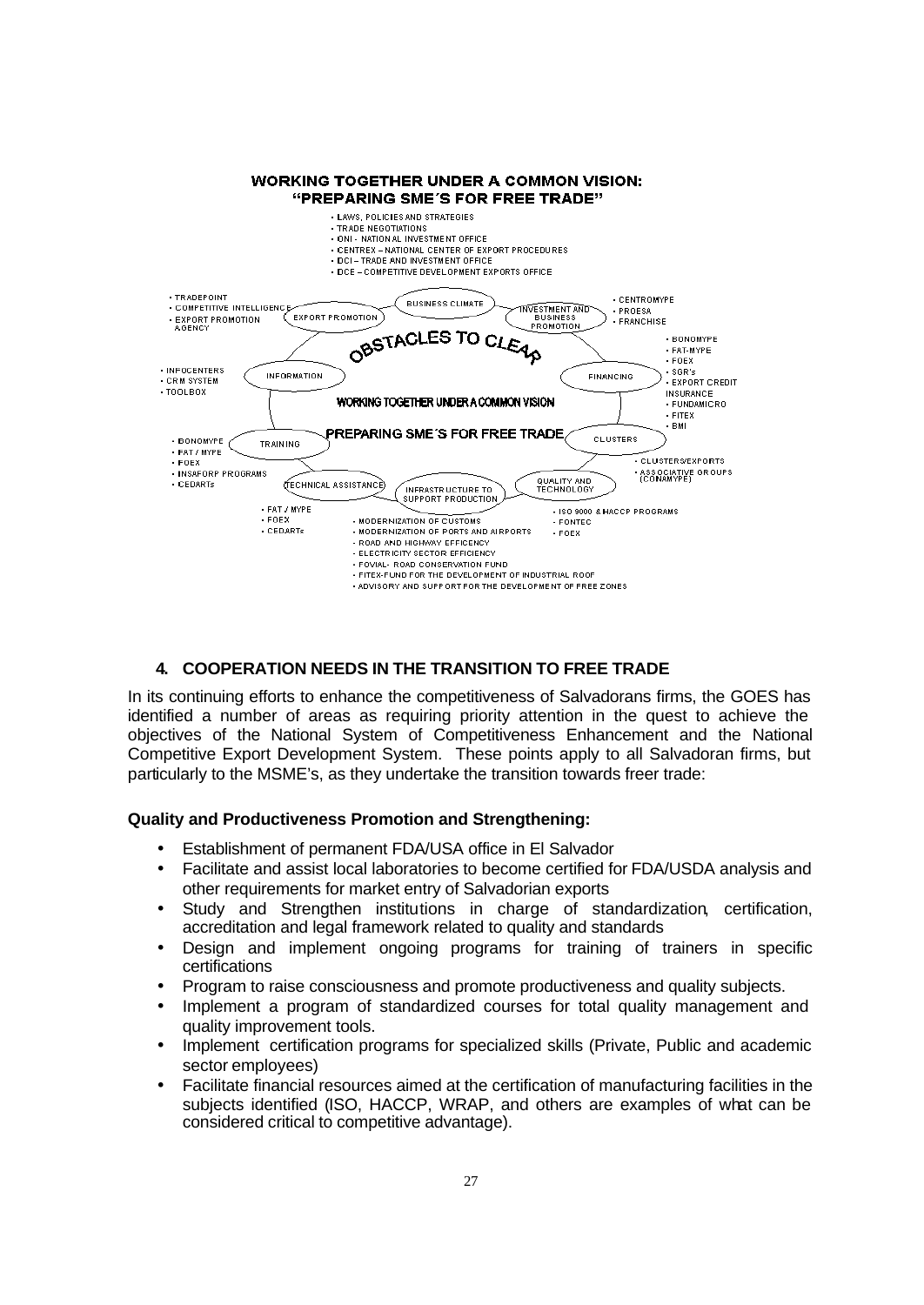- Process optimization, robust design, and quality assurance
- Implement support mechanisms to co finance and facilitate technological transfer to optimize productiveness.
- Create, or strengthen existing funds, to co finance quality related activities.
- Create and promote a support network (universities, government institutions and establish strategic alliances with Salvadorian public and private institutions) and all related activities between participating institutions.
- Establish strategic alliances with the American Society of Quality.
- Facilitate local certification (of identified certifications) capacity on behalf of international authorized specialists
- Assistance in strengthening food safety programs, HACCP programs and Good Manufacturing Practice (GMP) programs

## **Technological Innovation Promotion and Strengthening:**

- Establish a pilot manufacturing extension Center.
- Design and implement a policy for Science, Technology and Innovation.
- Design and implement a specialized innovation, research and incubation Center for technology development and transfer and innovation commercialization.
- Awareness rising about the importance of Science, technology, Innovation and research fro economic development
- Technological innovation training for public and private sector
- Develop a program for strengthening education and training in technical fields and innovation to optimize the manufacturing capability of the private sector.
- To set up a Scholarship fund aimed towards technical careers, engineering, science and any discipline related to innovation, science and technology, research and development.
- Implement mechanism to facilitate institutional capacity to support academic and private sector engagement (micro & SME's) and Universities alliances.
- Establish a mechanism to facilitate interface between micro & SME's and potential suppliers of technological and financial resources.
- Establish a network of educational and technical support institutions.

# **Developing and Strengthening of Information Technology (IT)**

- Creation of an Informatics System Institute
- Design of an IT National Policy
- Studies to identify the current conditions and the potentialities of the IT sector development
- Training Program and certification for software designers
- Programs for promotes the use and application of IT in the SME's
- Enhance and accelerate the E-Government strategy
- Incubators projects and/or risk investments capital funds to facilitate the "start-up" of enterprises in the IT sector

## **Export activity and Competitive Intelligence promotion**

• Strengthening of CI (Competitive Intelligence) activity in selected academic, public and private sector.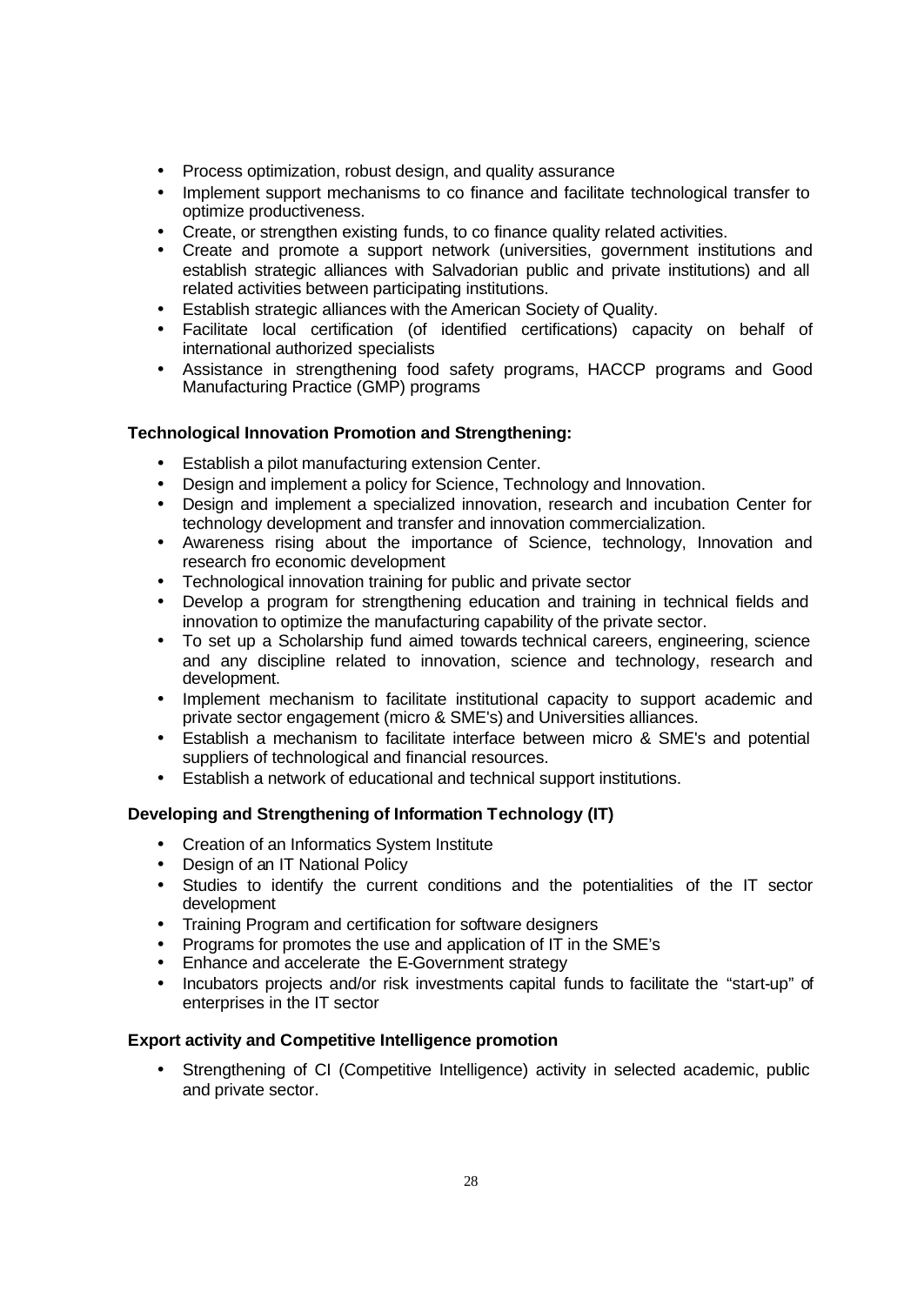- Facilitate the creation of a network of trade commercial offices in the US. to strengthen actual export promotion efforts (e.g. PROEXPORT Colombia, ICEX España, AUSTRADE Australia)
- Create information management capabilities in TPES to form a database specialized in commercial information and market intelligence.
- Technical assistance to adopt the CENTREX to the Ministry of Economics and create a service office for import activities processing
- Ongoing 5 year program, strengthening and special training of Trade Point El Salvador and private sector trade and technical specialists in understanding US Customs and FDA import requirements pertaining to Salvadoran goods of export interest.
- Training of public Sector and private sector on policies, merchandise strategies and logistic for the U.S.A. market place.
- Training in US/ES in Competitive Intelligence techniques, methods and resource including 3 or 4 seminars per year.
- To support training programs and scholarships in international trade related subjects directed towards exporting SME's
- Training and assessment to financial institutions (including micro finance), on project evaluation of export projects.
- Training for private and public sector trade specialists (at least 15 sectors), in US trade culture.
- Strengthen institutional framework and capacity to enhance export promotion programs.
- Expert assistance to facilitate a permanent mechanism to better contacts with buying offices of US selected retailers
- Facilitate financial resources and Technical assistance to increase SME export capacity
- Explore potential business development opportunities with US companies
- Assist in market research and development of new products with export potential
- Technical assistance to assist market penetration efforts, provide means to overcome non-tariff barriers to entry and comply with market requirements.
- Provide mechanism to obtain expert assistance to support trading activity
- Strengthen export capacity of micro, small and medium enterprises
- Facilitate and support alliance (long-term) building between the Ministry of Economy and its related agencies and export promotion agencies and organizations at the federal and/or state level in the US government.
- Strengthen and promote export activities of El Salvadorian exporting and trading companies.
- Promote strategic alliances with training and educational institutions to facilitate capacity building of selected academic and private institutions as well as exporting SME's in trade related subjects
- Strengthen Institutional Export Promotion Programs for SMME's
- Strengthen Institutional Investment Attraction Programs for SMME's
- Programmes to expedite MIPYMEs exports to the US market

#### **Business Climate Improvement**

• Implementing of a Immovable Assets Registry to facilitate the SME's to access to financial resources